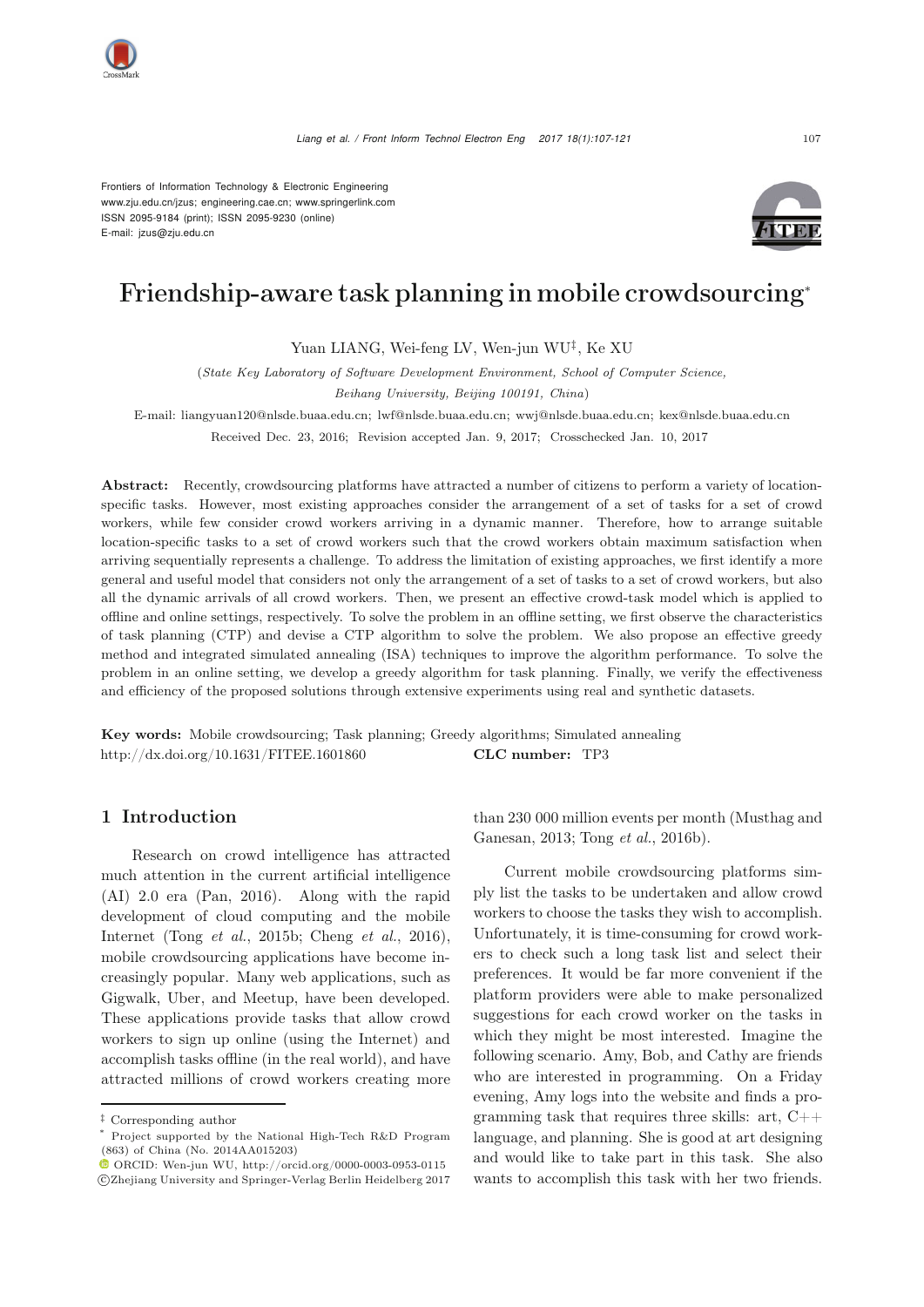In addition, Bob is good at  $C_{++}$  language and Cathy is good at planning. However, Bob does not want to travel a long distance to accomplish the task. The two other workers do not want to accomplish the task with strangers. A crowd-task system often encounters similar situations in which some crowd workers would like to choose a task that requires some given skills together and should also consider the travel cost between the locations of workers and tasks. Therefore, for task planning, it is necessary to consider the following factors: (1) the distance between crowd workers and tasks, (2) the interest/skill similarity between crowd workers and tasks, and (3) the friendships among all crowd workers (Li *et al.*, 2014; Armenatzoglou *et al.*, 2015; She *et al.*, 2015a; 2015b; 2016; Tong *et al.*, 2016c). Unfortunately, no existing works consider all the above factors.

In addition to resolving task planning by considering the above three factors, a crowd-task arrangement strategy should consider that crowd workers may dynamically register into tasks online so that the available worker quotas for the tasks change at different times. Imagine the following scenario. Amy would like to participate in a programming contest and signs up. When she signs up to the contest website, there are a lot of available spots. Later, Bob and Cathy also decide to participate in this contest with Amy. However, now the spots are taken up by others. As a result, they cannot go to the same contest together. Therefore, how to match newly arriving crowd workers with tasks such that the crowd sourcing system can offer its workers the maximized satisfaction considering the friendships between workers is an important problem. Unfortunately, no existing studies focus on this problem. Unlike the static scenarios in which the crowd sourcing platform always knows all the crowd workers and tasks in the platform, in dynamic scenarios, the platform can never have complete information of the crowd workers. Thus, existing methods developed for static scenarios cannot be used to address dynamic scenarios.

To further illustrate the motivation, we present a small example as follows:

Example 1 Suppose that there are three tasks  $(v_1, v_2, v_3)$  and six workers  $(u_1, u_2, \ldots, u_6)$  in a crowdsourcing platform. The locations of workers/tasks are represented by their longitudes and latitudes. We can calculate the distances between workers and tasks using the Euclidean distance based on

the coordinates of workers and tasks. The distances between all the workers and tasks are shown in Table [1.](#page-1-0) When each worker registers in the crowdsourcing platform, they are required to choose some labels that represent the types of tasks they are interested in, such as football games and hiking. For each task, when it is created, the person creating this task is required to choose labels for this task to describe the category that it belongs to, such as lecture, concert, and film. Then, we can use the similarity between the worker-preference labels and the task labels to represent the interest of each worker in each task. The [calculation](#page-14-4) [method](#page-14-4) [for](#page-14-4) [this](#page-14-4) [can](#page-14-4) [be](#page-14-4) [found](#page-14-4) [in](#page-14-4) She *et al.* [\(2015a](#page-14-4)). The similarity of workers and tasks in this example is also shown in Table [1.](#page-1-0) Furthermore, all crowd workers form a social graph that represents the friendships among workers (Fig. [1\)](#page-2-0). Finally, each task has a capacity, which is the maximum number of workers that are allowed to accomplish the task. In this example, the capacities of tasks  $v_1, v_2$ , and  $v_3$ are 2, 4, and 3, respectively, as shown in the parentheses attached to each task in Table [1.](#page-1-0) The utility function, which evaluates the satisfaction (or happiness) of workers, should consider three factors: the distances between workers and tasks (the smaller the better), the similarities between workers and tasks (the larger the better), and the friendships among workers (friends are better than strangers). A feasible task arrangement is  $\langle u_1, v_3 \rangle$ ,  $\langle u_2, v_1 \rangle$ ,  $\langle u_3, v_2 \rangle$ ,  $\langle u_4, v_1 \rangle, \, \langle u_5, v_3 \rangle, \text{ and } \langle u_6, v_3 \rangle.$ 

<span id="page-1-0"></span>Table 1 The distance and similarity between workers and tasks

| Worker         | Distance |          |          | Similarity |          |          |
|----------------|----------|----------|----------|------------|----------|----------|
|                | $v_1(2)$ | $v_2(4)$ | $v_3(3)$ | $v_1(2)$   | $v_2(4)$ | $v_3(3)$ |
| $u_1$          | 429.003  | 324.232  | 248.558  | 0.48       | 0.52     | 0.55     |
| $u_2$          | 385.754  | 780.134  | 653.009  | 0.69       | 0.66     | 0.58     |
| $u_3$          | 588.770  | 88.393   | 181.986  | 0.42       | 0.50     | 0.44     |
| $u_4$          | 635.756  | 781.092  | 700.514  | 0.59       | 0.39     | 0.46     |
| $u_{5}$        | 261.343  | 313.735  | 165.946  | 0.62       | 0.68     | 0.64     |
| $u_{6}$<br>$-$ | 353.734  | 265.025  | 145.121  | 0.39       | 0.61     | 0.43     |

The numeral in the parentheses represents the capacity of the task

For the online setting, our example can be seen as a bipartite graph  $G = (U, V)$ , in which the left vertices are workers and the right vertices are tasks. In this example, suppose that the order of arrival of the workers is  $u_6$ ,  $u_5$ ,  $u_4$ ,  $u_3$ ,  $u_2$ , and  $u_1$ . When  $u_6$  arrives, he/she chooses to attend  $v_2$  because it is the closest and most desirable task. When  $u_5$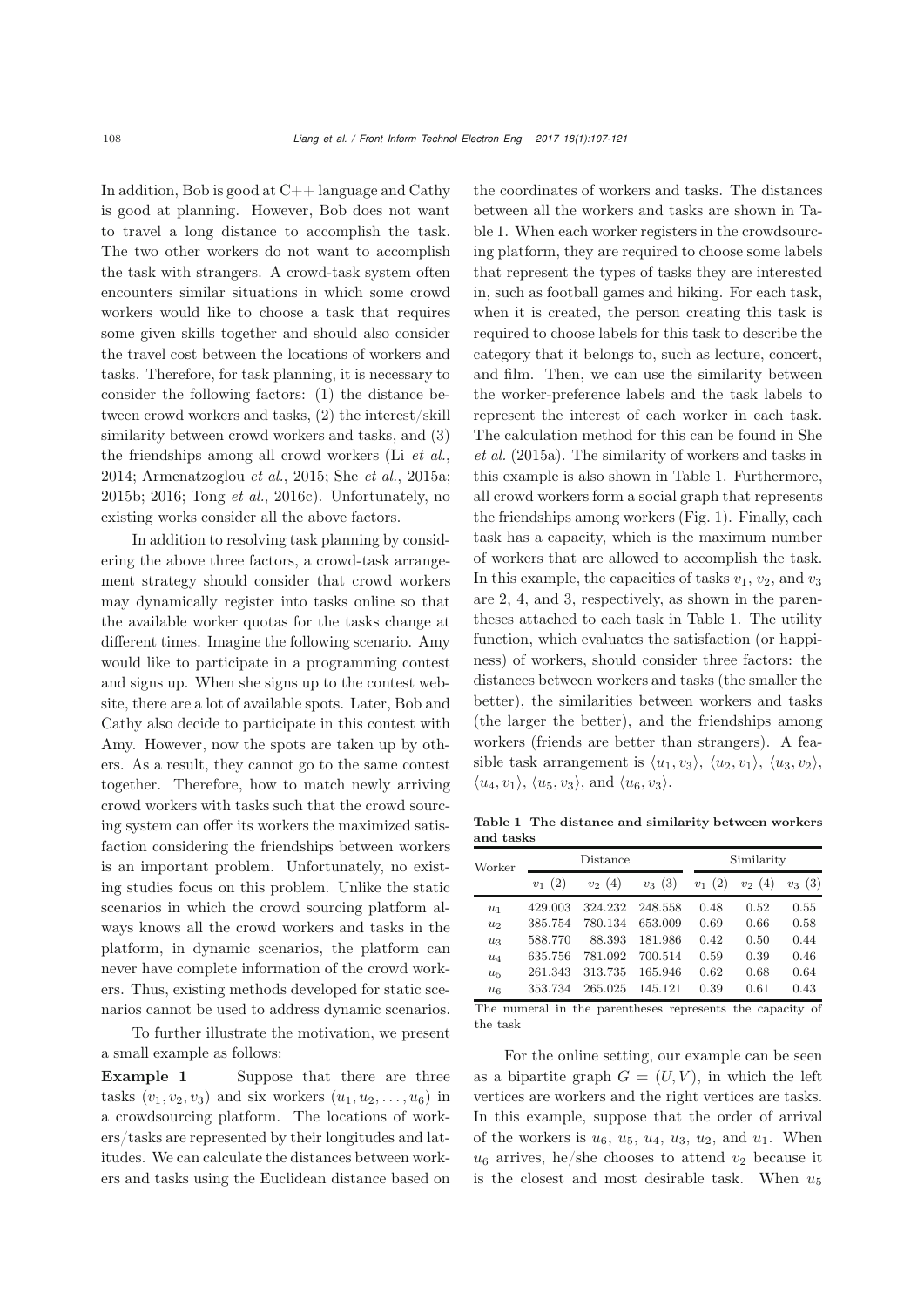

<span id="page-2-0"></span>Fig. 1 Social graph of all workers

arrives, because he/she has no friends that have been matched to any task, he/she chooses to attend  $v_3$  by considering the distance and similarity to each task. Then,  $u_4$  arrives. He/She has a friend,  $u_6$ , who has already been matched to a task. Therefore, he/she should consider three factors: the distance, the similarity, and the friendship. Following the above steps, a feasible arrangement is  $\langle u_1, v_3 \rangle$ ,  $\langle u_2, v_1 \rangle$ ,  $\langle u_3, v_2 \rangle$ ,  $\langle u_4, v_1 \rangle$ ,  $\langle u_5, v_3 \rangle$ , and  $\langle u_6, v_2 \rangle$ .

To summarize, in this paper we propose the following:

1. We propose an offline planning problem that considers all factors, i.e., distance, similarity, and friendship.

2. We further propose an online planning problem based on the offline version.

3. We propose greedy algorithms to solve the offline and online arrangement problems, respectively.

4. We conduct a comprehensive experimental study on both synthetic and real datasets from Meetup.

#### 2 Problem statement

We first introduce some concepts and then formally define two versions of task assignment for the offline and online scenarios. In our problem, we assume that there is a crowd-sourcing platform that people can use to publish the task, and some definitions are similar to those in Tone *et al.* (2016a; 2016b) and She *[et al.](#page-14-5)* [\(2016\)](#page-14-5).

Definition 1 (Crowd worker) A worker is defined as  $u(x_u, y_u)$ , where  $x_u$  and  $y_u$  represent the longitude and latitude of the worker, respectively. Each worker has a set of attributes (e.g., a*<sup>u</sup>* for worker u).

Definition 2 (Task) A task is defined as  $v(x_v, y_v, \delta_v)$ , where  $x_v$  represents the longitude,  $y_v$ represents the latitude, and  $\delta_v$  represents the capacity of task v. Each task also has a set of attributes  $(e.g., a_v for task v).$ 

Basically, we consider three factors during task assignment: the distances between workers and tasks, the similarity between workers and tasks, and the friendships among all workers. Consequently, we provide the following definitions:

Definition 3 (Distance) Because both workers and tasks have physical locations, we use Euclidean distance  $d = \sqrt{(x_u - x_v)^2 + (y_u - y_v)^2}$  to compute the distance between a worker and a task.

Definition 4 (Similarity) Each worker has attributes that represent the attraction of task  $v$  for worker  $u$ . Each task has attributes as well. We compute the attribute similarity between workers and tasks as follows:

$$
s(u,v) = \frac{\sum_{i=1}^{n} a_u(i) a_v(i)}{\sqrt{\sum_{i=1}^{n} a_u^2(i)} \sqrt{\sum_{i=1}^{n} a_v^2(i)}} \in [0,1],
$$

where  $a_u(i)$  denotes the *i*th attribute of workers,  $a_v(i)$  the *i*th attribute of tasks, and *n* the number of attributes of workers and tasks.

**Definition 5** (Social graph) Let  $G = (U, E, W)$ <br>represent the social graph, where U denotes the set of workers, W denotes the set of edge weights (i.e., the friendships among workers), and  $E$  denotes the set of edges (i.e., the social connections between workers). **Definition 6** (Offline planning) We are given a set of workers  $U$ , each of whom has a set of attributes  $a_u$ , a longitude  $x_u$ , and a latitude  $y_u$ . We also have a set of tasks V, each of which has a capacity  $\delta_v$ , a set of attributes  $a_v$ , and a longitude  $x_v$  and latitude  $y_v$ . Using the Euclidean distance, a similarity function, and a social graph, we need to find an arrangement between workers and tasks that maximizes the total utility  $\mu(U, V, \alpha, \beta, \gamma)$  and no task exceeds its capacity,  $\delta_v$ . The total utility is defined as

$$
\mu(U, V, \alpha, \beta, \gamma) =
$$
  
\n
$$
\frac{\alpha}{\sum_{i=1}^{n} d(u_i, v_i)} + \beta \sum_{u \in U} s(u, v) + \gamma \sum_{\substack{e = (u_i, u_j) \in V, \\ i \neq j}} w(u_i, u_j),
$$

where  $w(u_i, u_j)$  denotes the social relationship between  $u_i$  and  $u_j$ ,  $\alpha, \beta, \gamma \in (0,1)$  are used to adjust the relative importance of the three factors under the condition  $\alpha + \beta + \gamma = 1$ . The first term of  $\mu(\cdot)$  evaluates the sum of all the distances between each worker and the corresponding assigned tasks, the second term of  $\mu(\cdot)$  evaluates the innate affinity between workers and tasks, and the last term of  $\mu(\cdot)$ evaluates the friendships among workers.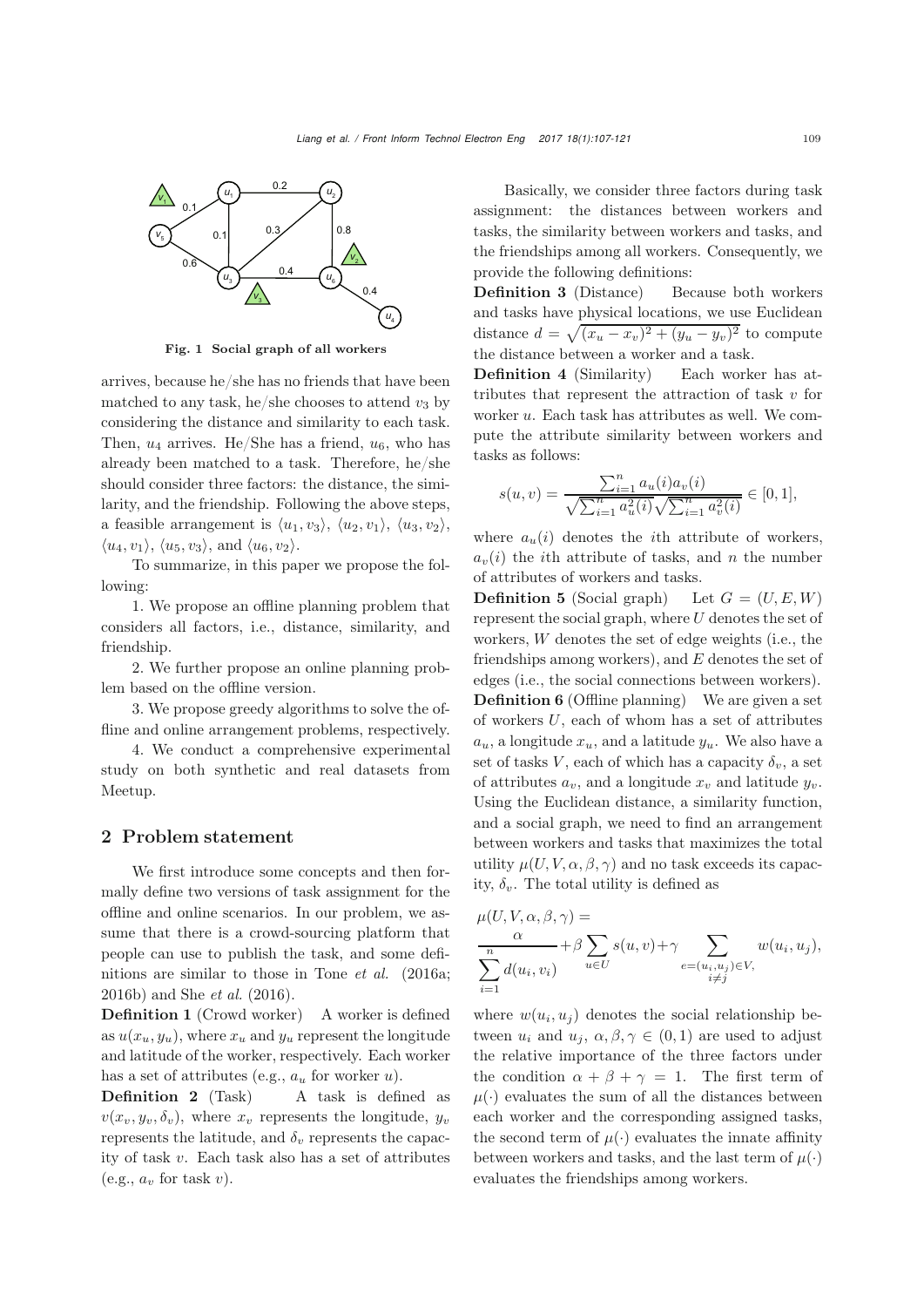**Definition 7** (Online planning) We are given a set of tasks  $V$ , each of which has a capacity  $\delta_v$ , attributes  $a_v$ , longitude  $x_v$ , and latitude  $y_v$ , and a set of workers  $U$ , each of whom arrives one by one and has a set of attributes  $a_u$ , a longitude  $x_u$  and a latitude  $y_u$ . Using the Euclidean distance formula, a similarity function, and a social graph, online planning is to find an arrangement between workers and tasks with maximized total utility  $\mu(U, V, \alpha, \beta, \gamma)$ , such that:

1. The three constraints of offline planning are satisfied.

2. The planning for a newly arriving worker  $u$ must be completed before the next worker appears, and it must be irrevocable (Tong *et al.*, 2016a; 2016b; She *et al.*, 2016).

# 3 Solution to the offline setting

In this section, we present a set of solutions to the offline planning problem.

#### 3.1 Characteristic of task planning

As defined in offline planning, friendship plays an important role in crowd workers' accomplishment of tasks. Workers with closer friendship tend to work together to accomplish a task. In contrast, workers in different tasks are usually strangers. Based on this characteristic of task assignment, the characteristic of task planning (CTP) algorithm is proposed as follows.

Given a set of workers and a set of tasks, we want to find a collaboration such that each worker gains maximum satisfaction. We first assign pairs of workers and tasks to a heap  $H = \langle u, v, g \rangle$ , which rep-<br>recents the potential arepresents of pairs of weaken resents the potential arrangements of pairs of workers and tasks, by considering both the distances between workers and tasks and their intrinsic similarity. H is ordered by the non-decreasing potential gain g. If we do not consider the social graph, the potential gain is defined as

$$
g(u, v | \varnothing) = \frac{\alpha}{d(u, v)} + (1 - \alpha)s(u, v).
$$

In contrast, if we consider the social graph, the potential gain is defined as

$$
g(u, v|S_v) = \frac{\alpha}{d(u, v)} + \beta s(u, v) + \gamma \sum_{v_{u'}=v_u} w(u, u'),
$$

where  $S_v$  represents the set of workers assigned to task v. Then, we extract the worker-task pair with the smallest  $g(u, v | \varnothing)$  from heap H. If the task has not exceeded its capacity, we will assign worker  $u$  to task v. Let  $M(u)$  denote the arrangement of worker u; then, if the neighbors of worker  $u$  (i.e.,  $u'$ ) have not been assigned, we update  $g(u, v|S_v)$  based on heap H. Finally, we extract worker  $u'$  with the smallest potential gain and assign  $u'$  to task v that satisfies  $|S_v| < \delta_v$ . This process can be repeated as needed until there are no more available tasks or until all workers have been assigned to tasks.

Algorithm [1](#page-3-0) illustrates the CTP procedure. Here,  $M(u) \leftarrow \emptyset$  denotes that worker u is not assigned. Lines 1–3 compute the potential arrangement utility according to the pairs of workers and tasks and put them into heap  $H$ . Lines 5–14 first extract the worker-task pair with the smallest potential gain that contains worker  $u$ , task  $v$ , and gain value  $g$ and then assign worker  $u$  to task  $v$ . Then, we compute the potential arrangement utility of worker  $u$ 's neighbors and update  $H$ . Finally, we find the minimum potential gain that contains worker  $u$ 's neighbors, task  $v$ , and the gain utility. Finally, we assign worker  $u$ 's neighbors to task  $v$ .

Example 2 Here is the process of running our CTP algorithm on Example 1. All distances are normalized into range  $[0, 1]$ . Then, we calculate  $g(u, v | \varnothing)$  for all pairs of workers and tasks and find that  $H$  has 18 potential gains and 18 pairs of workers and tasks, i.e.,  $\langle u_1, v_1, 1.33 \rangle, \langle u_1, v_2, 1.11 \rangle,$ <br> $\langle u_1, v_2, 0.97 \rangle, \langle u_2, v_1, 1.01 \rangle, \langle u_2, v_2, 1.53 \rangle, \langle u_1, v_2, 1.45 \rangle$  $\langle u_1, v_3, 0.97 \rangle, \langle u_2, v_1, 1.01 \rangle, \langle u_2, v_2, 1.53 \rangle, \langle u_2, v_3, 1.45 \rangle,$  $\langle u_3, v_1, 1.75 \rangle, \langle u_3, v_2, 0.82 \rangle, \langle u_3, v_3, 1.04 \rangle, \langle u_4, v_1, 1.41 \rangle,$ 

Algorithm 1 Characteristic of task planning (CTP) **Initialize:** heap  $H, M(u) \leftarrow \emptyset$ ,  $\forall u$ , and  $S_v \leftarrow \emptyset$ ,  $\forall v$ . 1: for all  $(u, v) \in U \times V$  s.t.  $\alpha d(u, v) + \frac{1 - \alpha}{s(u, v)} > 0$  do 2: Insert  $\{u, v, g(u, v | \varnothing)\}\$ into H 3: end for 4: Heapify H 5: while  $H \neq \emptyset$  do 6: Extract the worker-task pair with the minimum potential gain  $({u, v, g(u, v|S_v)}$  from H 7: if  $|S_v| < \delta_v$  and  $M(u) \leftarrow \emptyset$  then 8:  $S_v \leftarrow S_v \cup \{u\}$  $1.300h$ 

9: for all 
$$
u' : w(u, u') > 0
$$
 and  $M(u') = \emptyset$  do

10: Update  $\{u', v, g(u', v|S_v)\}\$ into H

11: end for

12: Heapify H

```
13: end if
```
- <span id="page-3-0"></span>14: end while
- 15: return final arrangement and the total utility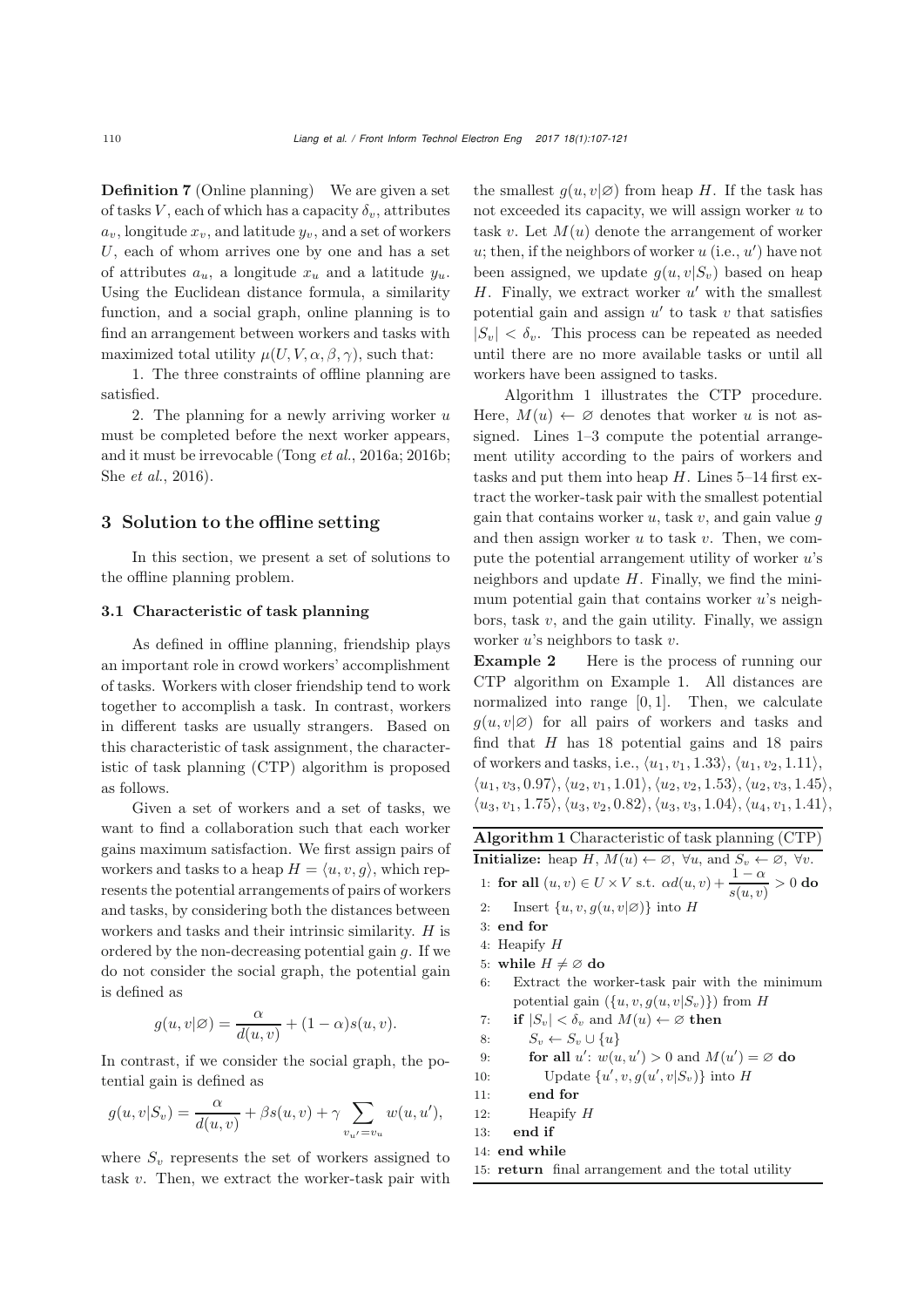$\langle u_4, v_2, 1.91 \rangle, \langle u_4, v_3, 1.66 \rangle, \langle u_5, v_1, 0.91 \rangle, \langle u_5, v_2, 0.93 \rangle,$  $\langle u_5, v_3, 0.77 \rangle, \langle u_6, v_1, 1.36 \rangle, \langle u_6, v_2, 0.83 \rangle$ , and  $\langle u_6, v_3, 1.09 \rangle$ . From the share results, we find that  $0.77$  is  $1.02$ . From the above results, we find that 0.77 is the smallest value of all the potential gains and that the capacity of  $v_3$  is 3; therefore,  $u_5$  can be assigned to task  $v_3$ . Note that  $u_5$  has two friends:  $u_1$  and  $u_3$ . Next, we update heap  $H$  for all workers. This process is repeated until each worker obtains the minimum potential utility. The final arrangement is  $\langle u_1, v_3 \rangle$ ,  $\langle u_2, v_2 \rangle$ ,  $\langle u_3, v_3 \rangle$ ,  $\langle u_4, v_1 \rangle$ ,  $\langle u_5, v_3 \rangle$ , and  $\langle u_6, v_1 \rangle$ , and the final total utility is 1.49.

We analyze the computation complexity of the CTP algorithm as follows: The CTP algorithm takes at most  $O(|U||V|)$  time to initialize heap H and insert the utilities of all worker-task pairs into the heap. In the following iterations, at most  $|U||V|$ worker-task pairs are extracted from  $H$ , but only  $|U|$ pairs are inserted into the arrangement. Along with each insertion operation, at most  $d$  elements in  $H$ are updated, leading to  $O(D \log(|U||V|))$  swappingelement operations in H (D is the degree of  $u \in U$ ). The above analysis indicates that the final time complexity is  $O(|U||V| + |U|D_{\text{max}}\log(|U||V|)).$ 

## 3.2 Greedy offline planning

The CTP algorithm observes only the characteristics of collaboration to complete the task; many workers do not attain better satisfaction (happiness). To solve this problem, we propose a greedy algorithm, which assigns workers to tasks by considering three factors: the distance between workers and tasks, the similarities between workers and tasks, and the friendship among workers. The details of the greedy algorithm are as follows.

Let H contain a tuple  $\langle u, v, g \rangle$  representing the potential arrangements of pairs of workers and tasks. If the potential arrangement utility does not consider the friendship among workers, it is defined as

$$
g(u, v | \varnothing) = \frac{\alpha}{d(u, v)} + (1 - \alpha)s(u, v).
$$

If the potential arrangement utility considers the friendship among workers, it is defined as

$$
g(u, v|S_v) = \frac{\alpha}{d(u, v)} + \beta s(u, v) + \gamma \sum_{v_u = v_{u'}} w(u, u').
$$

First, we extract the pair with the largest  $g(u, v | \varnothing)$ from heap  $H$ . If the task has not exceeded its capacity, we assign worker  $u$  to task  $v$ . If the neighbors

of worker  $u$  (i.e.,  $u'$ ) have not been assigned, we update  $g(u, v|S_v)$  based on heap H. Finally, we extract the largest potential arrangement utility of pairs of worker u and task v that satisfy  $|S_v| < \delta_v$ . This process can be repeated as needed until either all workers are assigned or there are no more available tasks.

Algorithm [2](#page-4-0) illustrates the procedure of greedy offline planing. Lines 1–3 compute the potential gain according to pairs of workers and tasks and place them into heap  $H$ . Lines 4–12 first extract the pair with the largest potential arrangement utility that contains worker  $u$ , task  $v$ , and gain value  $q$ , and then assign worker  $u$  to task  $v$ . Next, we compute the potential gain of worker  $u$ 's neighbors and update  $H$ . Finally, we find the maximum potential arrangement utility that contains the neighbors of worker  $u$ , task v, and the gain utility, and assign worker  $u$ 's neighbors to task v.

| <b>Algorithm 2</b> Greedy offline planning                                                                           |  |  |  |  |
|----------------------------------------------------------------------------------------------------------------------|--|--|--|--|
| <b>Initialize:</b> heap $H, M(u) \leftarrow \emptyset, \forall u, \text{ and } S_v \leftarrow \emptyset, \forall v.$ |  |  |  |  |
| 1: for all $(u, v) \in U \times V$ s.t. $\frac{\alpha}{d(u, v)} + (1 - \alpha) \cdot s(u, v) > 0$                    |  |  |  |  |
| do                                                                                                                   |  |  |  |  |
| Insert $\{u, v, g(u, v   \varnothing)\}\$ into H<br>2:                                                               |  |  |  |  |
| $3:$ end for                                                                                                         |  |  |  |  |
| 4: while $H \neq \emptyset$ do                                                                                       |  |  |  |  |
| Extract the worker-task pair with the largest po-<br>5:                                                              |  |  |  |  |
| tential gain $({u, v, g(u, v S_v)}$ from H                                                                           |  |  |  |  |
| if $ S_v  < \delta_v$ and $M(u) = \emptyset$ then<br>6:                                                              |  |  |  |  |
| $S_v \leftarrow S_v \cup \{u\}$<br>7:                                                                                |  |  |  |  |
| for all $u'$ : $w(u, u') > 0$ and $M(u') = \emptyset$ do<br>8:                                                       |  |  |  |  |
| Update $\{u', v, q(u', v S_v)\}\$ into H<br>9:                                                                       |  |  |  |  |
| end for<br>10:                                                                                                       |  |  |  |  |
| end if<br>11:                                                                                                        |  |  |  |  |
| 12: end while                                                                                                        |  |  |  |  |
| 13: <b>return</b> final matching and the total utility                                                               |  |  |  |  |

<span id="page-4-0"></span>**Example 3** Here is the process of running our greedy offline planning on Example 1. All distances are normalized into range [0, 1] where, for each division, the maximum possible distance is  $d_{\text{max}}$ . Then, we compute  $g(u, v | \varnothing)$  and find that H has 18 potential gains and 18 pairs of workers and tasks, i.e.,  $\langle u_1, v_1, 0.67 \rangle$ ,  $\langle u_1, v_2, 0.79 \rangle$ ,  $\langle u_1, v_3, 0.91 \rangle$ ,  $\langle u_2, v_1, 0.92 \rangle$ ,  $\langle u_2, v_2, 0.78 \rangle$ ,  $\langle u_3, v_3, 0.72 \rangle$ ,  $\langle u_4, v_5, 0.57 \rangle$  $\langle u_2, v_1, 0.92 \rangle, \langle u_2, v_2, 0.78 \rangle, \langle u_2, v_3, 0.72 \rangle, \langle u_3, v_1, 0.57 \rangle,$  $\langle u_3, v_2, 1.50 \rangle, \langle u_3, v_3, 0.93 \rangle, \langle u_4, v_1, 0.73 \rangle, \langle u_4, v_2, 0.50 \rangle,$  $\langle u_4, v_3, 0.59 \rangle, \langle u_5, v_1, 0.93 \rangle, \langle u_5, v_2, 0.96 \rangle, \langle u_5, v_3, 1.08 \rangle,$  $\langle u_6, v_1, 0.60 \rangle, \langle u_6, v_2, 0.94 \rangle$ , and  $\langle u_6, v_3, 1.04 \rangle$ . From the above results, we find that 1.50 is the largest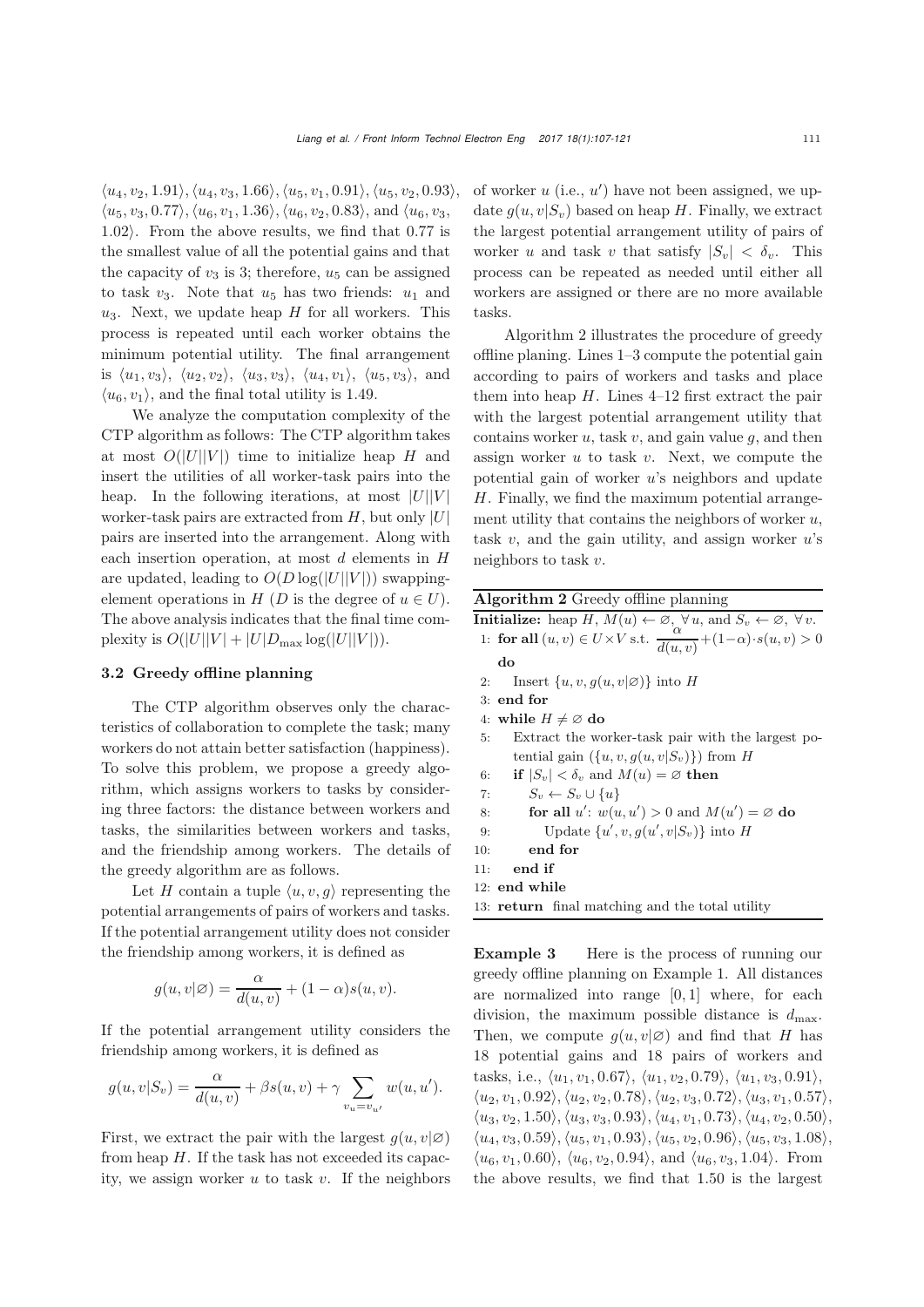obtainable potential gain and that the capacity of  $v_2$ is 4; therefore,  $u_3$  can be assigned to  $v_2$ . Note that  $u_3$ has four friends  $u_1, u_2, u_5$ , and  $u_6$ . We update heap H for  $u_3$ 's neighbors, which results in  $\langle u_1, v_2, 0.89 \rangle$ ,<br> $\langle u_1, v_1, 1.08 \rangle$ ,  $\langle u_2, v_2, 1.56 \rangle$ , and  $\langle u_1, v_2, 1.34 \rangle$  in H  $\langle u_2, v_2, 1.08 \rangle, \langle u_5, v_2, 1.56 \rangle, \text{ and } \langle u_6, v_2, 1.34 \rangle \text{ in } H,$ <br>and delate  $\langle u_1, u_2, 0.57 \rangle$  and  $\langle u_1, u_2, 0.03 \rangle$  from H and delete  $\langle u_3, v_1, 0.57 \rangle$  and  $\langle u_3, v_3, 0.93 \rangle$  from H.<br>Now 1.56 is the largest obtainable gain in this step: Now, 1.56 is the largest obtainable gain in this step; therefore, we assign  $u_5$  to  $v_2$ , which satisfies  $S_{v_2} \leq 4$ , and update heap  $H$  again. Now, we find that  $u_5$ 's neighbors are  $u_1$  and  $u_3$ , but  $u_3$  has already been assigned to a task. Therefore, we need to consider only  $u_1$ . In this step, we obtain  $\langle u_1, v_2, 0.99 \rangle$  in heap<br> $\overline{u}$ . Now we find that 1.24 is the largest gain and H. Now, we find that 1.34 is the largest gain and assign  $u_6$  to  $v_1$ . However,  $u_6$  has two neighbors,  $u_2$  and  $u_4$ , who have not yet been matched to any task. Therefore, we obtain only  $\langle u_2, v_1, 2.18 \rangle$  and  $\langle u_2, v_1, 0.90 \rangle$  in boar  $H$ . Then, we find that 2.18  $\langle u_4, v_2, 0.90 \rangle$  in heap H. Then, we find that 2.18 is the largest gain in this step; therefore, we assign  $u_2$  to  $v_1$ , which satisfies the constraint that the capacity of  $|S_{v_2}|$  is exactly 4. Note that  $u_2$  has a friend,  $u_1$ , who has not yet been matched. Thus, we update  $\langle u_1, v_2, 1.19 \rangle$  in heap H. Finally, we would like to assign  $u_4$  to  $v_2$ , which provides the maximum potential gain. However, the capacity of  $|S_{v_2}|$  is 4 and assigning  $u_4$  to  $v_2$  would violate the constraint  $S_{v_2} \leq 4$ . Therefore, we must choose the second largest gain, 0.91, and assign  $u_4$  to  $v_3$ . The final arrangement is  $\langle u_1, v_2 \rangle$ ,  $\langle u_2, v_1 \rangle$ ,  $\langle u_3, v_2 \rangle$ ,  $\langle u_4, v_3 \rangle$ ,  $\langle u_5, v_2 \rangle$ , and  $\langle u_6, v_1 \rangle$ , and the final total utility is 1.61.

Similar to the CTP algorithm, the worst-case time complexity of the greedy offline planning algorithm is  $O(|U||V| + |U|D_{\text{max}}\log(|U||V|)).$ 

#### 3.3 Improved simulated annealing

The simple greedy algorithm falls easily into local optima. In this section, to address this limitation, we propose a hybrid heuristic to optimize task assignment. In addition, by combining the greedy algorithm with another heuristic algorithm, we can obtain a better solution. Therefore, we propose the improved simulated annealing (ISA) approach to solve our problem. Simulated annealing is a probabilistic technique for approximating the global optimum of a given function. Specifically, it is a metaheuristic for approximating global optimization over a large search space [\(Kirkpatrick](#page-14-6) *et al.*, [1987\)](#page-14-6).

For crowd-tasking, we first set constant  $R$ , temperature  $T$ , and randomly assign a set of workers to a set of tasks satisfying  $|S_v| \leq \delta_v$ . The total utility of this current arrangement is  $\mathrm{old}_f = f_0$ . As the temperature decreases, we randomly choose a worker u and suppose that u is assigned to  $v_i$  in this step. Next, we randomly choose a task  $v_j$  and assign u to  $v_j$  such that  $i \neq j$  and  $|S_{v_j}| < \delta_{v_j}$ . The total utility of this arrangement is new<sub>f</sub>. Let  $\Delta f = \text{new}_f - \text{old}_f$ . If  $\Delta f \geq 0$ , we can assign u to  $v_i$  with probability  $p = 1$ ; if  $\Delta f \leq 0$ , we can assign u to  $v_j$  with probability  $p = \exp(-|\Delta f|/(RT))$ . When we find that  $\Delta f \leq 0$  for  $|T/2|$  consecutive times, we increase the temperature until a  $\Delta f \geq 0$  is found that satisfies  $|S_v| < \delta_v$ . Finally, we reduce the temperature until it decreases to zero, at which point the process stops. Note that this approach to solving task assignment does not guarantee an optimal solution. Although we can find an optimal solution within the solutions space, we cannot guarantee that no better solutions exist. Therefore, to obtain better results, we consider the total utility, which is the maximum value of the entire solutions space. More details are shown in Algorithm [3.](#page-6-0)

The details of each iteration are as follows. Let the worker-task pair  $\langle u, v_i \rangle$  contain worker u and task  $v_i$  in the current iteration. If  $v_j$  is another task and  $v_j$  satisfies  $|S_{v_j}| < \delta_{v_j}$ , assign u to  $v_i$  in the current step (i.e.,  $u \in S_{v_i}$ ). We then attempt to change the arrangement of u by assigning u to  $v_j$  (i.e.,  $u \in S_{v_i}$ ). Otherwise, other workers cannot change their current arrangements. More specifically, let  $M_i$  denote the *i*th arrangement and  $M_j$  represent the *j*th arrangement. If  $|S_{v_i}|$  can accommodate an additional worker (i.e.,  $M_i - (u, v_i) = M_i - (u, v_i)$ ), we can compute the total utility of  $M_i$  and  $M_j$ . For each  $u$  in  $U$ , we know that the utility of arrangement  $M_i$  is equal to the utility of arrangement  $M_i$ . At each iteration, we change one worker in an arrangement. This process can be repeated for each temperature decrease.

Algorithm [3](#page-6-0) illustrates the procedure of ISA. Line 1 randomly assigns a set of workers to a set of tasks that satisfy  $|S_v| \leq \delta_v$ . Note that the current utility value is  $f_0$ . Line 5 randomly chooses a worker  $u$ , where we suppose that  $u$  is matched to  $v_i$ . In addition, we randomly choose a task  $v_j$  in which u is matched to  $v_j$  such that  $i \neq j$  and  $|S_{v_j}| < \delta_{v_j}$ . The total utility of this matching is new<sub>f</sub>. Lines  $6-$ 10 compare the current solution and the neighboring solution; we choose the neighboring solution with a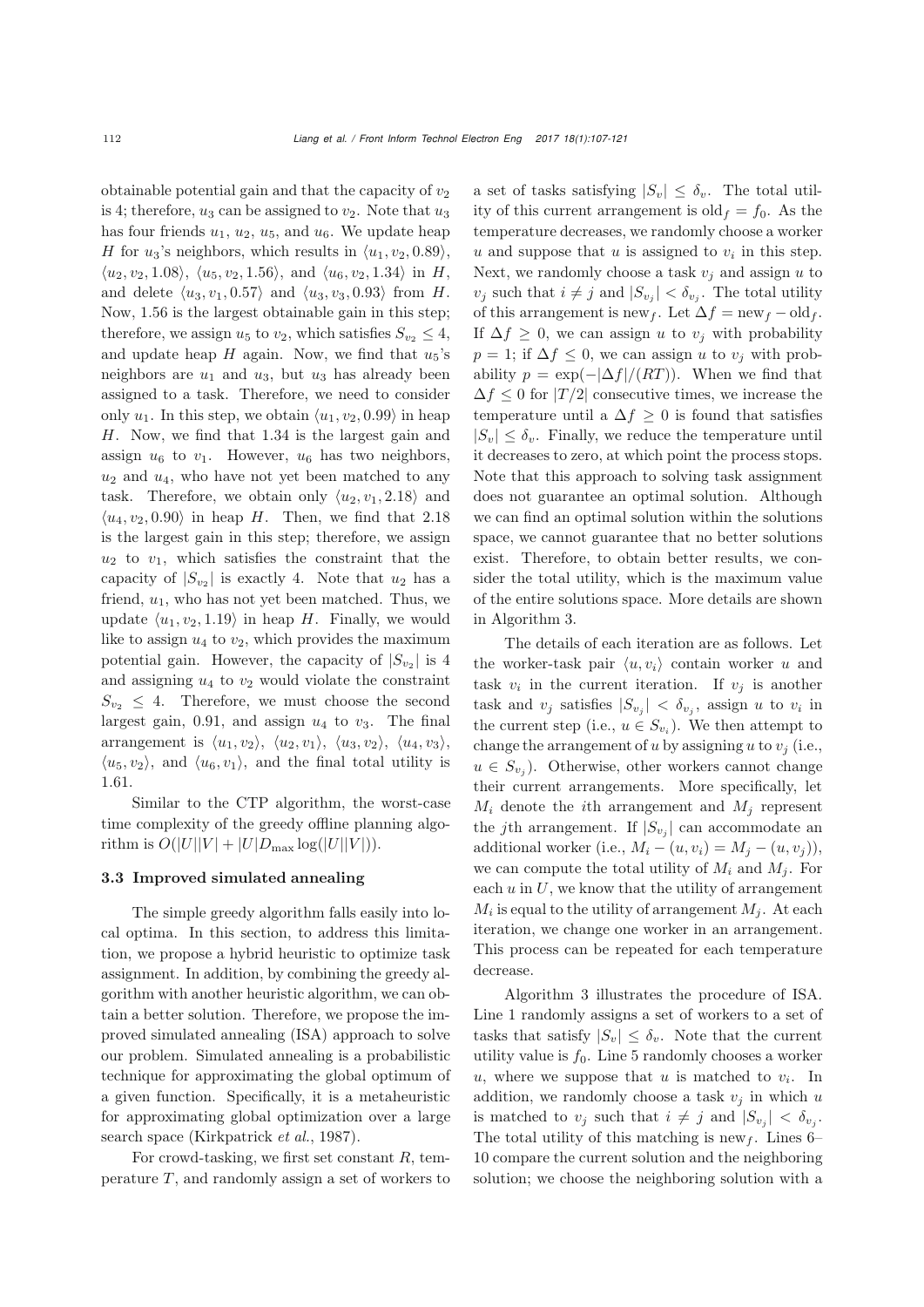Algorithm 3 Improved simulated annealing (ISA) **Initialize:**  $S_v \leftarrow \emptyset$ ,  $\forall v$ , f–increasing\_count = 0, R,  $T_0$ ,  $\Delta_T$ , *n*.

- 1: Randomly assign all workers to tasks satisfying  $|S_v| \leq \delta_v$  with total utility  $f_0$ .
- 2:  $new_f = f_0, T = T_0$
- 3: while  $T \geq 0$  do
- 4:  $old_f = new_f$
- 5: Randomly choose a worker  $u$ , randomly change its assigned task to an available task  $v_j$ , and obtain a new total utility new<sub>f</sub> with  $\Delta f = \text{new}_f - \text{old}_f$
- 6: if  $\Delta f \geq 0$  then
- 7:  $u \text{ with } p = 1 \text{ matched to } v_i$
- 8: else

9: *u* with 
$$
p = \exp\left(-\frac{|\Delta f|}{RT}\right)
$$
 matched to  $v_j$   
10: **end if**

- 11: if  $\Delta f$  is positive for *n* consecutive times then 12: while  $\text{new}_f - \text{old}_f < 0$  do
- 13:  $T = T + \Delta T$ , old<sub>f</sub> = new<sub>f</sub>
- 14: Randomly choose a worker u, randomly change its assigned task to an available task  $v_i$ , and obtain a new total utility new<sub>f</sub> with  $\Delta f = \text{new}_f - \text{old}_f$
- 15: end while 16: end if
- 
- 17:  $T = T \Delta T$
- <span id="page-6-0"></span>18: end while
- 19: return arrangement of workers and tasks

certain probability. In lines 11–16, if  $\Delta f \leq 0$  for  $|T/2|$  consecutive times, we increase the temperature until  $\Delta f \geq 0$ . Finally, when the temperature decreases to zero, we select the maximum total utility of all the solutions.

Example 4 To run our ISA algorithm for Example 1, we randomly assign six workers to three tasks. The current arrangement is  $\langle u_1, v_2 \rangle, \, \langle u_2, v_1 \rangle,$  $\langle u_3, v_2 \rangle$ ,  $\langle u_4, v_2 \rangle$ ,  $\langle u_5, v_1 \rangle$ , and  $\langle u_6, v_3 \rangle$ , which satisfies  $|S_v| < \delta_v$ , and the current arrangement utility is 1.18. Then, we randomly select a worker. Suppose that the worker selected is  $u_3$  and that the arrangement of the current step is  $v_2$ . We change the arrangement of  $u_3$  from  $v_2$  to  $v_3$ , but the other arrangements unchanged. The total utility of this step is 1.16. Because  $1.16 < 1.18$ ,  $u_3$  is assigned to  $v_3$  with a probability  $p = 1$ , and  $u_3$  stays in  $v_2$  with a probability  $p = \exp(-|\Delta f|/(RT))$ . Therefore, the current arrangement is  $\langle u_1, v_2 \rangle$ ,  $\langle u_2, v_1 \rangle$ ,  $\langle u_3, v_2 \rangle$ ,  $\langle u_4, v_2 \rangle$ ,  $\langle u_5, v_1 \rangle$ , and  $\langle u_6, v_3 \rangle$ . Then, we randomly select another worker  $u_2$ . The arrangement of the current step is  $v_1$ , and we change the current arrangement of

 $u_2$  from  $v_1$  to  $v_2$ , which satisfies  $|S_v| < \delta_v$ . In this step, the arrangement is  $\langle u_1, v_2 \rangle$ ,  $\langle u_2, v_2 \rangle$ ,  $\langle u_3, v_3 \rangle$ ,  $\langle u_4, v_2 \rangle$ ,  $\langle u_5, v_1 \rangle$ , and  $\langle u_6, v_3 \rangle$ , and the total utility is 1.13. This process can be repeated as the temperature decreases until it reaches zero. Finally, the arrangement is  $\langle u_1, v_3 \rangle$ ,  $\langle u_2, v_2 \rangle$ ,  $\langle u_3, v_2 \rangle$ ,  $\langle u_4, v_1 \rangle$ ,  $\langle u_5, v_2 \rangle$ , and  $\langle u_6, v_2 \rangle$ , and the total utility is 1.90.

Here, we analyze the time complexity of ISA. In the initialization step, a set of workers are randomly assigned to a set of tasks, which takes  $O(|U|)$  time. Due to the possible increment of the temperature in the algorithm, there are at least  $T_0/\Delta T$  iterations in the temperature decrement procedure. Therefore, the overall time complexity of ISA is at least  $O(|U|+$  $T_0/\Delta T$ ).

#### 4 Greedy algorithm for online planning

In this section, we present a solution to the online scenario for task assignment. Note that the solution to the offline scenario cannot be used to solve the online setting because we do not have full information about the workers in the online setting. In the offline setting, we have full information of crowd workers and tasks. However, in the online scenario, the order in which workers appear cannot be known in advance because workers arrive randomly.

To solve the problem in the online setting, we propose a greedy solution (OnlineGreedy) in which workers arrive sequentially and can arrive in a random order. The input to this problem is regarded as a bipartite graph  $G = (U, V)$ , in which the vertices in  $U$  arrive in a random order but in which the vertices in  $V$  are fixed. When a worker arrives, that worker is matched to a task as soon as possible. Such a decision, once made, is irrevocable. We first let  $N(u)$ be the set of  $u$ 's neighbors who have been matched to tasks. When a new worker u arrives and has no friends matched to any task, then we compute the potential arrangement utility

$$
g(u,v) = \frac{\alpha}{d(u,v)} + (1-\alpha)s(u,v)
$$

and find the maximum  $q(u, v)$ . If this task v satisfies  $|S_v| < \delta_v$ , we assign the newly arriving worker u to task  $v$ . However, when the newly arriving worker  $u$ has several friends who have already been matched to tasks, we then compute the potential arrangement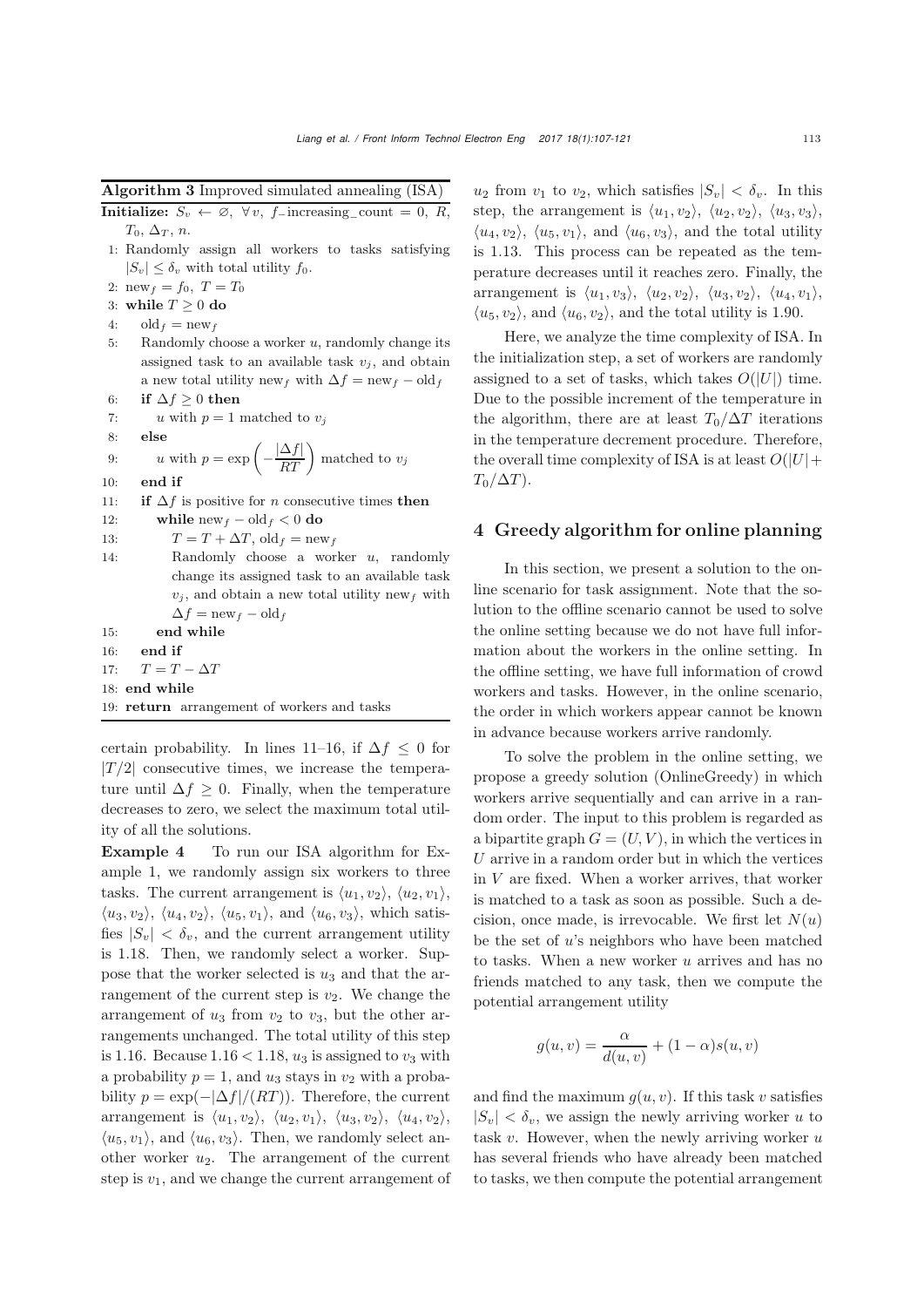utility

$$
g(u, u', v) = \frac{\alpha}{d(u, v)} + \beta s(u, v) + \gamma w(u, u')
$$

and assign the newly arriving worker  $u$  to a task  $v$  such that the arrangement obtains the maximum  $g(u, u', v)$  and that task v satisfies  $|S_v| < \delta_v$ . This process can be repeated as needed until there are insufficient available tasks or until all crowd workers have been assigned.

In the online planning case, from a practical perspective, if many workers who have not attended any tasks arrive together and there are no available tasks to be assigned, these workers may be assigned to new large-capacity tasks such as art exhibitions or theatrical shows.

Algorithm [4](#page-7-0) illustrates the procedure of the greedy algorithm for online planning. In lines 1– 2, as each worker u arrives, we let  $N(u)$  represent the set of  $u$ 's neighbors that have been matched to task v satisfying  $|S_v| < \delta_v$ . In lines 3–9, we determine whether the arriving workers have friends that have been matched to tasks. When  $N(u) = \emptyset$ , we compute potential gain  $g(u, v)$  and select the maximum potential gain that contains a pair of worker and task. Next, we assign this worker to a task that satisfies  $|S_n| < \delta_n$ . In lines 11–15, if  $N(u) \neq \emptyset$ , we assume that  $u'$  is a friend of the newly arriving worker u and that  $u'$  is participating in task v; consequently, we compute  $g(u, u', v)$ . Then, we select<br>the maximum  $g(u, u', v)$  in the current computation the maximum  $g(u, u', v)$  in the current computation.<br>If the current teak user is face  $|S| \leq \delta$ , we assign the If the current task v satisfies  $|S_v| < \delta$ , we assign the newly arriving u to v.

**Example 5** Here, we return to Example 1, but in an online scenario. We assume that the order of arriving workers is  $u_5$ ,  $u_6$ ,  $u_2$ ,  $u_4$ ,  $u_3$ , and  $u_1$ ; i.e., the first arriving worker is  $u_5$ . Then we find that assigning  $u_5$  to  $v_3$  can obtain the maximum potential gain. The next arriving worker is  $u_6$ , who has no friends that have been matched to tasks; therefore, we compute the potential gain only according to  $q(u, v)$  and assign  $u_6$  to  $v_3$ . The next arriving worker is  $u_2$ , who also has no friends that have been matched to tasks. We find that assigning  $u_2$  to  $v_1$ can obtain the maximum potential gain. The next arriving worker is  $u_4$ , whose friend  $u_6$  has already been matched to a task. We compute the potential gain  $g(u, u', v)$  and assign  $u_4$  to  $v_3$ . When  $u_3$  arrives, he/she has three friends,  $u_2$ ,  $u_5$ , and  $u_6$ , who have been matched to tasks. Then, we compute the po-

| <b>Algorithm 4 Online Greedy</b>                       |                                                                     |  |  |
|--------------------------------------------------------|---------------------------------------------------------------------|--|--|
| Initialize: $S_v \leftarrow \emptyset$ , $\forall v$ . |                                                                     |  |  |
|                                                        | 1. <b>for</b> arrival of vertex u of U do                           |  |  |
| 2:                                                     | Let $N(u)$ be the set of u's neighbors who have                     |  |  |
|                                                        | been matched to tasks v satisfying $ S_v  < \delta_v$               |  |  |
| 3:                                                     | if $N(u) = \emptyset$ then                                          |  |  |
| 4:                                                     | for each $v \in V$ do                                               |  |  |
| 5:                                                     | if $ S_v  < \delta_v$ then                                          |  |  |
| 6:                                                     | Calculate $\{u, v, g(u, v)\}\$                                      |  |  |
| 7:                                                     | end if                                                              |  |  |
| 8:                                                     | end for                                                             |  |  |
| 9:                                                     | Assign worker $u$ to task $v$ with the maximum                      |  |  |
|                                                        | q(u,v)                                                              |  |  |
| 10:                                                    | else                                                                |  |  |
| 11:                                                    | for each $u' \in N(u)$ do                                           |  |  |
| 12:                                                    | $v = V(u') \quad // \text{ } v \text{ is the task assigned to } u'$ |  |  |
| 13:                                                    | Calculate $\{u, v, g(u, u', v)\}$                                   |  |  |
| 14:                                                    | end for                                                             |  |  |
| 15:                                                    | Assign worker $u$ to task $v$ to obtain the maxi-                   |  |  |
|                                                        | mum $g(u, u', v)$                                                   |  |  |
| 16:                                                    | end if                                                              |  |  |
|                                                        | $17:$ end for                                                       |  |  |
|                                                        | 18: <b>return</b> final arrangement and the total utility           |  |  |
|                                                        |                                                                     |  |  |

<span id="page-7-0"></span>tential gain  $g(u, u', v)$  and assign  $u_3$  to  $v_3$  to obtain<br>the maximum potential gain. However, the capacity the maximum potential gain. However, the capacity of  $v_3$  is 3, and that task already has three workers:  $u_5, u_6$ , and  $u_4$ . Therefore,  $u_3$  cannot be assigned to  $v_3$ ; instead, we can assign  $u_3$  to  $v_2$  such that he/she receives the maximum satisfaction. When  $u_1$  arrives, he/she also has three friends  $(u_2, u_3, \text{ and } u_5)$  who have been assigned to tasks; thus,  $u_1$  is assigned to  $v_1$ . Therefore, the final arrangement is  $\langle u_1, v_1 \rangle$ ,  $\langle u_2, v_1 \rangle$ ,  $\langle u_3, v_2 \rangle$ ,  $\langle u_4, u_3 \rangle$ ,  $\langle u_5, v_3 \rangle$ , and  $\langle u_6, v_3 \rangle$ , and the total utility is 1.27.

During each new worker's arrival, the online planning algorithm first chooses one of the two candidate loops to follow. This selection process takes  $O(D)$  time (D is the degree of the new arrival). Then, the algorithm will take  $O(|V|)$  time to address the first loop or  $O(D)$  time to address the second loop. All these operations contribute to a time complexity of  $O(|U|(D_{\text{max}} + |V|)).$ 

## 5 Experiments

### 5.1 Experimental setup

In this section, we describe the experiment setup for evaluating our proposed algorithms. We use both real and synthetic datasets for the experiments.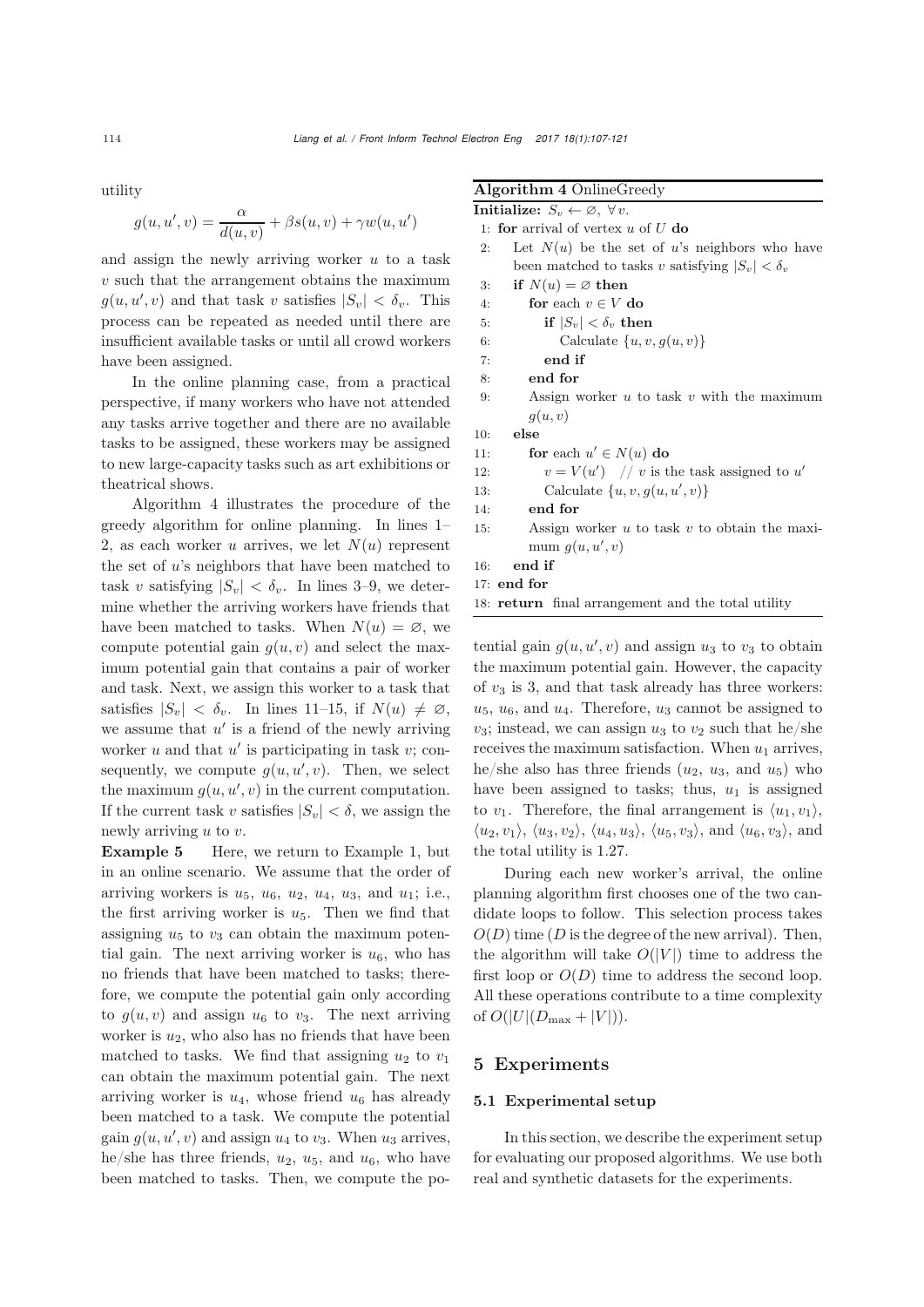We used the Meetup dataset (Liu *[et al.](#page-14-7)*, [2012\)](#page-14-7) as the real dataset. In the Meetup dataset, each worker is associated with some tags and a location. The tasks in this dataset are not explicitly associated with tags, but we used the tags of the group that created the task as the tags of the task itself. We also used preprocessed datasets from She *[et al.](#page-14-8)* [\(2015b\)](#page-14-8). Similar to She *[et al.](#page-14-8)* [\(2015b](#page-14-8)), we used three datasets from VA, Auckland, and Singapore, which consist of 225 tasks and 2012 workers, 37 tasks and 569 workers, and 87 tasks and 1500 workers, respectively. Because the task capacities were not provided in the datasets, we generated capacities for the tasks by following normal and uniform distributions.

For the synthetic data, we generated attribute values and locations following a normal distribution and generated the task capacities by following normal and uniform distributions. The statistics and configuration of the synthetic data are listed in Table [2.](#page-8-0) Default settings are denoted in bold font.

<span id="page-8-0"></span>Table 2 Synthetic dataset settings

| Factor                  | Setting                                                 |  |  |
|-------------------------|---------------------------------------------------------|--|--|
| V                       | 10, 20, 50, 100, 200, 500                               |  |  |
| U                       | 100, 200, 500, 1000, 2000, 5000                         |  |  |
| $\alpha, \beta, \gamma$ | $0.1, 0.2, 0.3, 0.4, 0.5, 0.6, 0.7, 0.8, 0.9$           |  |  |
| $\delta_{\eta}$         | Normal: $\mu \in \{25, 50, 75, 100, 125\}, \sigma = 50$ |  |  |
|                         | Uniform: $[1, 200]$                                     |  |  |
| IDI                     | 0.1, 0.3, 0.5, 0.7, 0.9                                 |  |  |
| Scalability $( U )$     | 10 000, 20 000, 30 000, 40 000, 50 000                  |  |  |

For the online setting, because workers' arrivals are unknown, we randomly tested 50 different arrival sequences for each setting. The synthetic datasets were created in Python, and all algorithms were implemented in C++ and executed under the Linux Ubuntu operating system. The experiments were performed on a computer with a 2.40 GHz 16-core Intel Xeon E5620 CPU and 12 GB memory.

## 5.2 Evaluation for task planning

In this section, we evaluated the proposed algorithms in terms of arrangement utility, running time, and memory cost. We tested the performances of the proposed algorithms by varying the following parameters: the size of  $U$ , the social degree  $d$ , the size of V, the capacity of V, the distribution of  $\delta_v$ , and the balance parameters  $\alpha$ ,  $\beta$ , and  $\gamma$ .

#### 5.2.1 Results on synthetic data

1. Effect of  $|V|$ . Figs. [2a–2c](#page-9-0) show the arrangement utility, running time, and memory cost, respectively, when varying  $|V|$  in task planning while the other parameters are set to default values. We can make the following observations. First, the arrangement utility decreases as  $|V|$  increases. This is because when  $|V|$  increases, workers have more options and will choose a task that results in a utility most acceptable to them. Second, the running time decreases as  $|V|$  varies, because as  $|V|$  increases, workers require less time to choose tasks. Third, the memory usage increases as  $|V|$  increases, which is natural, because the data becomes larger.

2. Effect of  $|U|$ . Figs. [2d–2f](#page-9-0) show the arrangement utility, running time, and memory cost, respectively, when varying  $|U|$ . We can make the following observations. First, the arrangement utility increases when  $|U|$  increases, because we must compute the arrangement utilities for more workers when  $|U|$  increases. Second, the running time increases as  $|U|$  increases. This is because when  $|U|$  is larger and  $|V|$  is fixed, more workers must be calculated. Third, the memory cost increases as  $|U|$  increases, because as  $|U|$  increases, it requires more memory.

3. Effect of capacity. We first evaluated the results when  $\delta_v$  varies following a normal distribution. When  $\delta_v$  increases, the total capacity of v increases as well. The arrangement utility, running time, and memory cost are shown in Figs. [2g–2i](#page-9-0), respectively. We can find that: (1) The arrangement utility generally increases as  $\delta_v$  increases. This is reasonable, because tasks can accommodate more interested workers when their capacity increases. (2) The running time changes little among all the algorithms. (3) Varying  $\delta_v$  has little effect on the memory cost of any of the algorithms.

Next, we studied the results obtained when  $|\delta_v|$ was generated by a uniform distribution. Figs. [2j–2l](#page-9-0) show the results of arrangement utility, running time, and memory cost, respectively. The values of  $\delta_v$  were generated uniformly  $([1, 20], [1, 50], [1, 100], [1, 150],$ and [1, 200]) and the other parameters were set to default values. When  $\delta_v$  increases, the total capacity of  $v$  increases as well. We can make the following observations. First, the arrangement utility increases as  $|\delta_v|$  increases. Second, varying  $\delta_v$  causes no obvious changes in running time. However, the greedy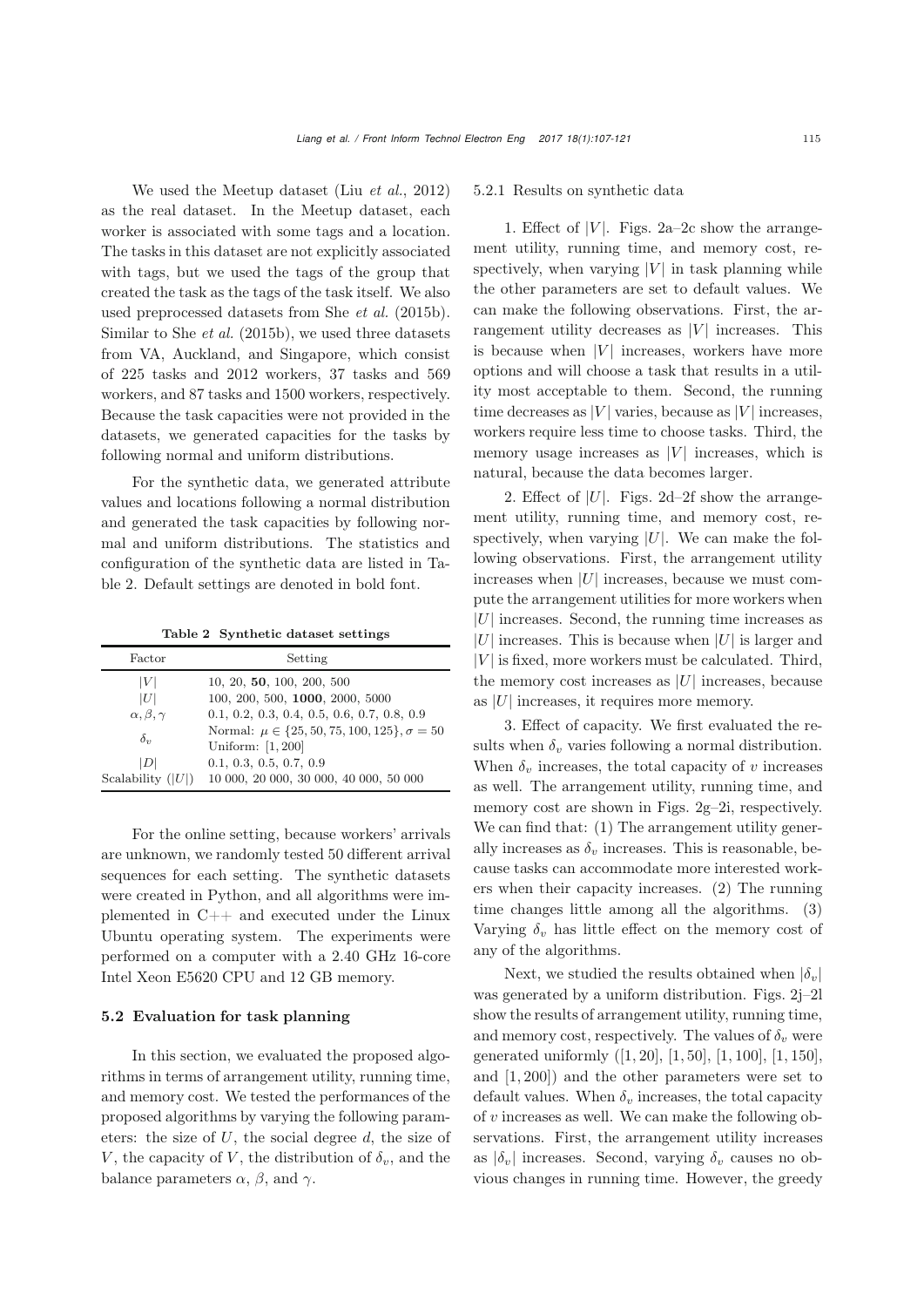

<span id="page-9-0"></span>Fig. 2 Results on a synthetic dataset using the proposed algorithms: (a) utility, (b) running time, and (c) memory when varying task size  $|V|$ ; (d) utility, (e) running time, and (f) memory when varying worker size  $|U|$ ; (g) utility, (h) running time, and (i) memory when varying capacity  $\delta_v$  following a normal distribution; (j) utility, (k) running time, and (l) memory when varying capacity  $\delta_v$  following a uniform distribution

algorithm takes the least time of all the algorithms. This is because when  $\delta_v$  increases, a task requires more workers. Crowd workers accomplish tasks in a greedy fashion. Third, varying  $\delta_v$  has little effect on the memory costs of any of the algorithms.

4. Effect of degree. Figs. [3a–3c](#page-10-0) show the results of the arrangement utility, running time, and memory cost, respectively, when varying the degree of the social graph. As shown, the arrangement utility, running time, and memory costs all increase as  $|d|$ increases, because an increase in  $|d|$  requires more computations.

5. Varying the contributions of spatial distance, similarities, and social graph. Figs. [3d–3f](#page-10-0) show the results of the arrangement utility, running time, and memory cost, respectively, with  $\langle \alpha, \beta \rangle = \gamma$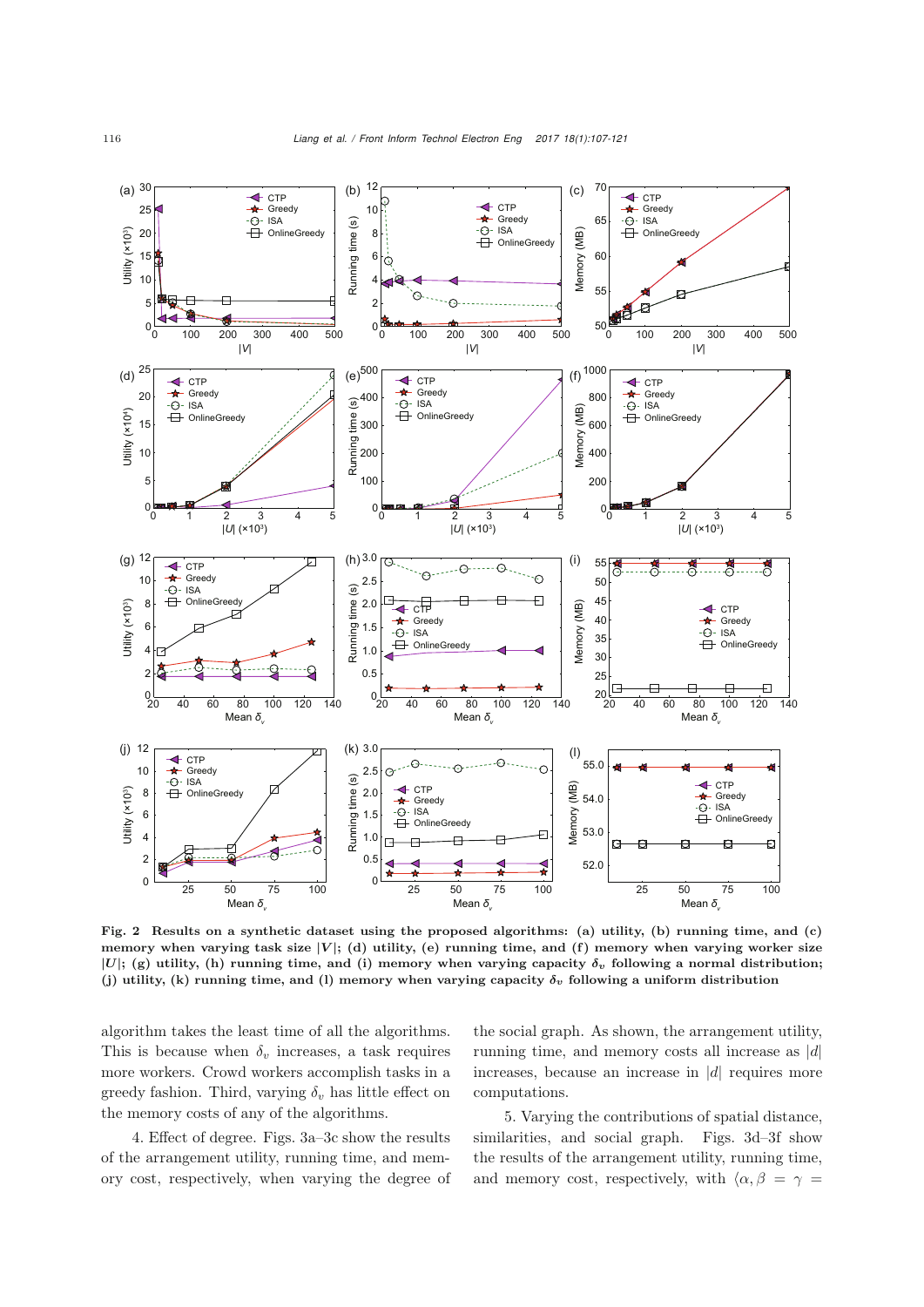

<span id="page-10-0"></span>Fig. 3 Results on a real dataset using the proposed algorithms: (a) utility, (b) running time, and (c) memory when varying social graph degree *d*; (d) utility, (e) running time, and (f ) memory when varying *α*; (g) utility, (h) running time, and (i) memory when varying *γ*

 $(1-\alpha)/2$  or  $\langle \beta, \alpha = \gamma = (1-\beta)/2 \rangle$ . In addition, Figs. [3g–3i](#page-10-0) show the results of the arrangement utility, running time, and memory cost, respectively, as  $\alpha, \beta, \gamma$  vary by  $\langle \gamma, \alpha \rangle = \beta = (1 - \gamma)/2$ . We can make the following observations. First, the arrangement utility decreases when  $\alpha$  or  $\beta$  increases. Second, the arrangement utility increases when  $\gamma$  increases. Third, running time and memory cost have the same trends when we choose one of the three combinations.

#### 5.2.2 Results on real dataset

1. Effect of capacity. Figs. [4a–4c](#page-11-0) show the results of the arrangement utility, running time, and memory cost, respectively, on the real dataset Auckland, which consists of 2012 workers and 225 tasks, when the capacity values were generated by following a normal distribution. The task capacities were not given; we generated the task capacities by following a normal distribution. The results on this real dataset present patterns similar to the results with synthetic data. The results of the arrangement utility, running time, and memory cost are shown in Figs. [4d–4f](#page-11-0), respectively, when the capacity values were generated by following a uniform distribution. Similar result patterns were obtained for the other two datasets when capacity values were generated by following normal and uniform distributions.

2. Varying the contribution of spatial distance, similarities, and social graph. Figs. [4g–4i](#page-11-0) show the arrangement utility, running time, and memory, respectively, when  $\alpha$ ,  $\beta$ , and  $\gamma$  are set as follows:  $\langle \alpha = 0.1, 0.2, 0.3, 0.4, 0.5, 0.6, 0.7, 0.8, 0.9, \beta = \gamma =$ <br> $\langle 1, \alpha \rangle / 2$ ,  $\alpha \rangle / 2$ ,  $\alpha \rangle / 2$ ,  $\alpha \rangle / 2$ ,  $\alpha \rangle / 2$ ,  $\alpha \rangle / 2$  $(1 - \alpha)/2$ , or  $\beta = 0.1, 0.2, 0.3, 0.4, 0.5, 0.6, 0.7, 0.8,$ <br>  $\beta_{1,0}$   $\alpha_{2} = \alpha_{1} - (1 - \beta)/2$ . Figs. 4i. 4l, show the  $0.9, \alpha = \gamma = (1 - \beta)/2$ . Figs. 4j-4l show the results of the arrangement utility, running time, and memory, respectively, when varying  $\gamma$  =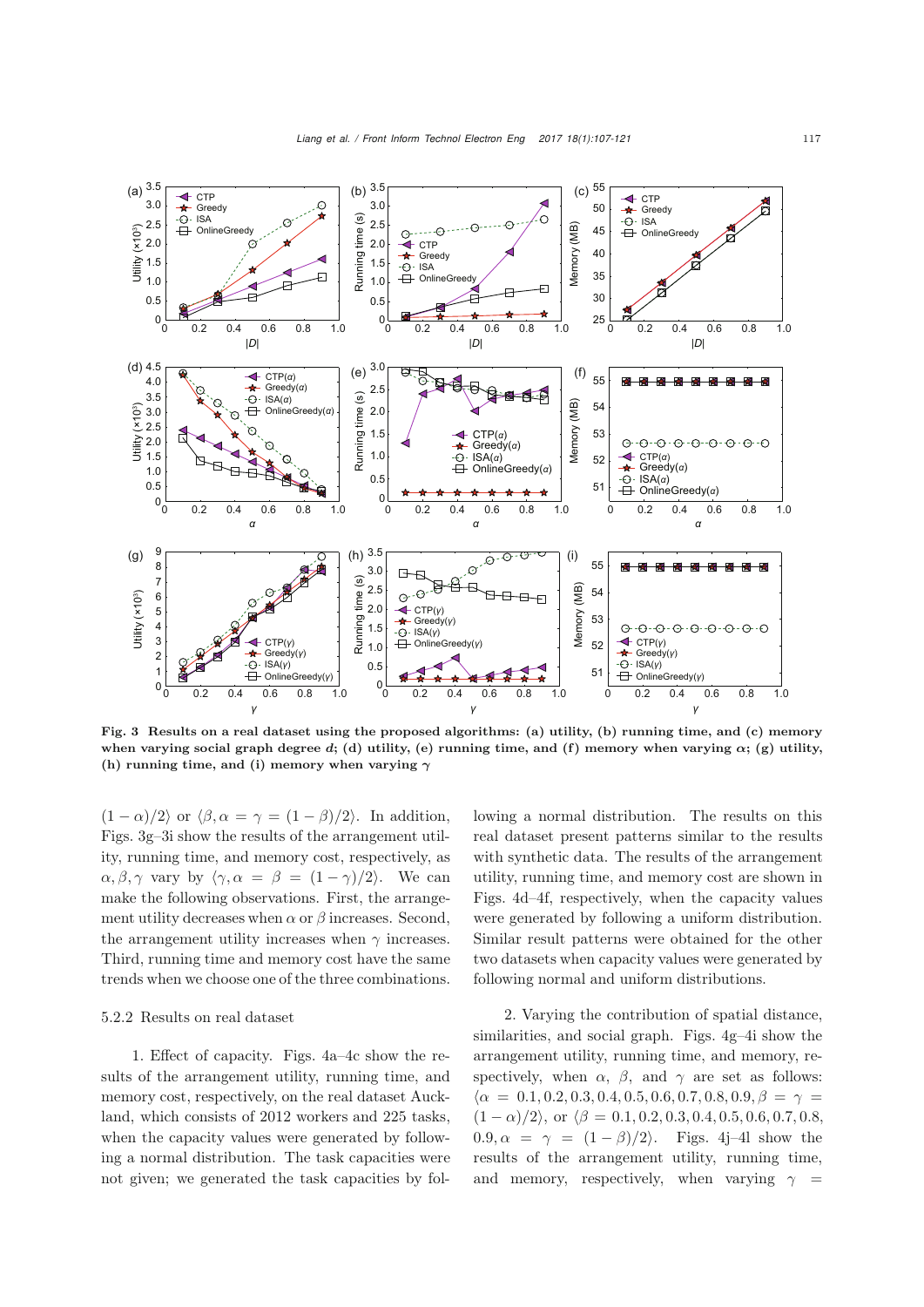

<span id="page-11-0"></span>Fig. 4 Results on a real dataset using the proposed algorithms: (a) utility, (b) running time, and (c) memory when varying capacity  $\delta_v$  following a normal distribution; (d) utility, (e) running time, and (f) memory when varying *δ<sup>v</sup>* following a uniform distribution; (g) utility, (h) running time, and (i) memory when varying *α*; (j) utility, (k) running time, and (l) memory when varying *γ*

 $0.1, 0.2, 0.3, 0.4, 0.5, 0.6, 0.7, 0.8, 0.9$  and  $\alpha = \beta$  $(1 - \gamma)/2$ . The results show similar patterns to the results with synthetic data. Note that the arrangement utility increases when  $\gamma$  increases.

3. Scalability. We studied the scalability of all the algorithms under both the offline and online settings. Specifically, we set |V| to 100 and |U| to 10 000, 20 000, 30 000, 40 000, and 50 000. Because  $|U|$  is relatively large, we set the total capacity of tasks to 1.2 times the number of workers; the other parameters were set to default values. The results are shown in Figs. [5a–5c](#page-12-0) in terms of arrangement utility, running time, and memory cost, respectively. We can observe that the arrangement utility, running time, and memory cost of all algorithms grow linearly with the size of the data. In addition, the results show that all the algorithms are scalable in terms of both time and memory cost.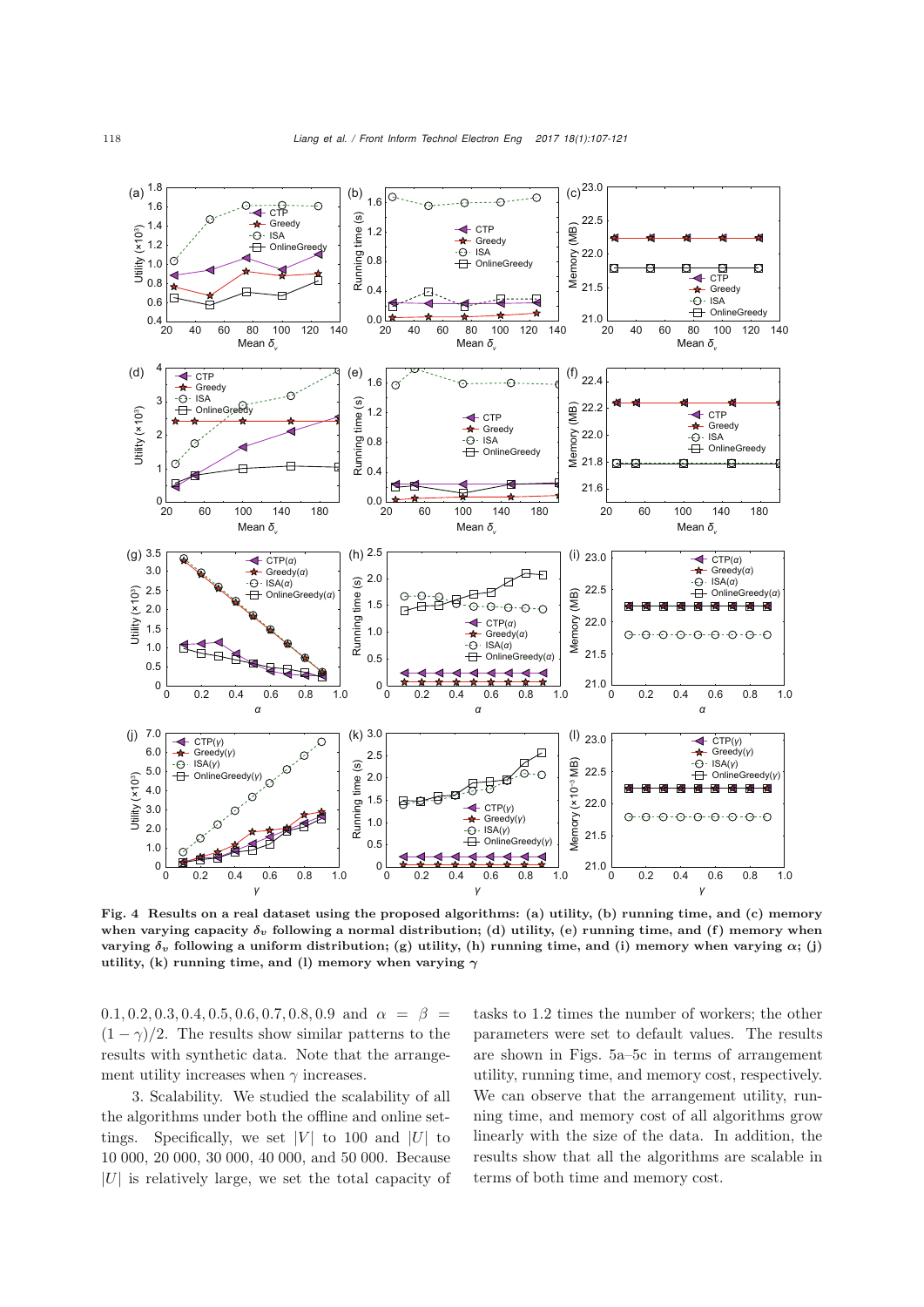

<span id="page-12-0"></span>Fig. 5 Results of utility (a), running time (b), and memory (c) for scalability test

5.2.3 Summary

The CTP, Greedy, and ISA algorithms are efficient for offline task planning. The ISA algorithm performs better than other algorithms in calculating the arrangement utility, but it is less efficient with regard to running time in more cases. The OnlineGreedy algorithm is quite effective for online planning, even when compared with the offline algorithms, which have complete information about workers and tasks.

# 6 Related work

In this section, we review the related work in three categories: mobile crowdsourcing, event-based social networks (EBSNs), and online matching.

1. Mobile crowdsourcing. Recently, as a novel human-machine collaborative computation paradigm [\(Zhang](#page-14-9) *et al.*, [2014a\)](#page-14-9), data-driven crowdsourcing has already attracted much attention in the computer science community. In particular, some fundamental issues of crowdsourcing have been widel[y](#page-14-10) [studied,](#page-14-10) [for](#page-14-10) [example,](#page-14-10) [data](#page-14-10) [cleaning](#page-14-10) [\(](#page-14-10)Tong *et al.*, [2014b;](#page-14-10) [Zhang](#page-14-11) *et al.*, [2015](#page-14-11)), topic discovery [\(Tong](#page-14-12) *et al.*[,](#page-14-13) [2014a](#page-14-12)[\),](#page-14-13) [taxonomy](#page-14-13) [construction](#page-14-13) [\(](#page-14-13)Meng *et al.*, [2015\)](#page-14-13), and expert discovery (Cao *[et al.](#page-13-1)*, [2012;](#page-13-1) [2013](#page-13-2)).

With the development of the mobile Internet and distributed systems [\(Tong](#page-14-14) *et al.*, [2016d](#page-14-14)), more and more real applications of mobile crowdsourcing are emerging, e.g., Uber and Gigwalk. Note that mobile crowdsourcing is also called spatial crowdsourcing or [spatio-temporal](#page-14-15) [crowdsourcing](#page-14-15) [\(](#page-14-15)Kazemi and Shahabi, [2012](#page-14-15)). The existing research on mobile crowdsourcing focuses mainly on two types of problems: task assignment and quality control. For task assignment, [Tong](#page-14-3) *et al.* [\(2016b\)](#page-14-3) proposed a general

bipartite-matching-based framework to address dynamic task allocation in online mobile crowdsourcing platforms. The problem of collaborative task recommendation in mobile crowdsourcing has also been proposed recently (Gao *[et al.](#page-13-3)*, [2016\)](#page-13-3). For the quality control problem, different from the traditional web-based crowdsourcing that usually adopts uncertain data processing techniques to control the correct ratio of crowd workers (Cao *et al.*, 2012; Tong *et al.*, 2012a; 2012b; 2012c; 2015a; Yang *et al.*, 2012; Sun and Chen, 2013), the goal of quality control in mobile crowdsourcing changes to minimize the total waiting time that the crowd workers experience in a[rriving](#page-14-16) [at](#page-14-16) [the](#page-14-16) [specific](#page-14-16) [location](#page-14-16) [of](#page-14-16) [tasks](#page-14-16) [\(](#page-14-16)Zhang *et al.*, [2014b;](#page-14-16) [Tong](#page-14-17) *et al.*, [2016a](#page-14-17)). Although the aforementioned works study various problems of mobile crowdsourcing, most of them do not address the task planning problem based on the friendship among different crowd workers.

2. Event-based social networks. Many existing studies have been performed on EBSNs (Liu *[et al.](#page-14-7)*, [2012](#page-14-7)). The unique features of ESBNs were first considered by Liu *[et al.](#page-14-7)* [\(2012\)](#page-14-7). However, research in this field did not consider the effects of dynamic worker arrivals. Recently, Li *[et al.](#page-14-18)* [\(2014](#page-14-18)) introduced the social event organization (SEO) problem, assigning workers to tasks in such a way that their overall innate and social affinities are maximized. However, the solution in Li *[et al.](#page-14-18)* [\(2014\)](#page-14-18) considers only two factors: attribute similarities and friendships among workers. They neglected the spatial influences of tasks and workers. They also neglected how to recommend a task to a newly arriving worker in real time to obtain the greatest satisfaction. A novel approa[ch](#page-13-4) [for](#page-13-4) [EBSNs](#page-13-4) [was](#page-13-4) [developed](#page-13-4) [in](#page-13-4) Armenatzoglou *et al.* [\(2015](#page-13-4)), which introduced multi-criterion social graph partitioning—a game-theoretic approach for EBSNs—that considers two factors: the distance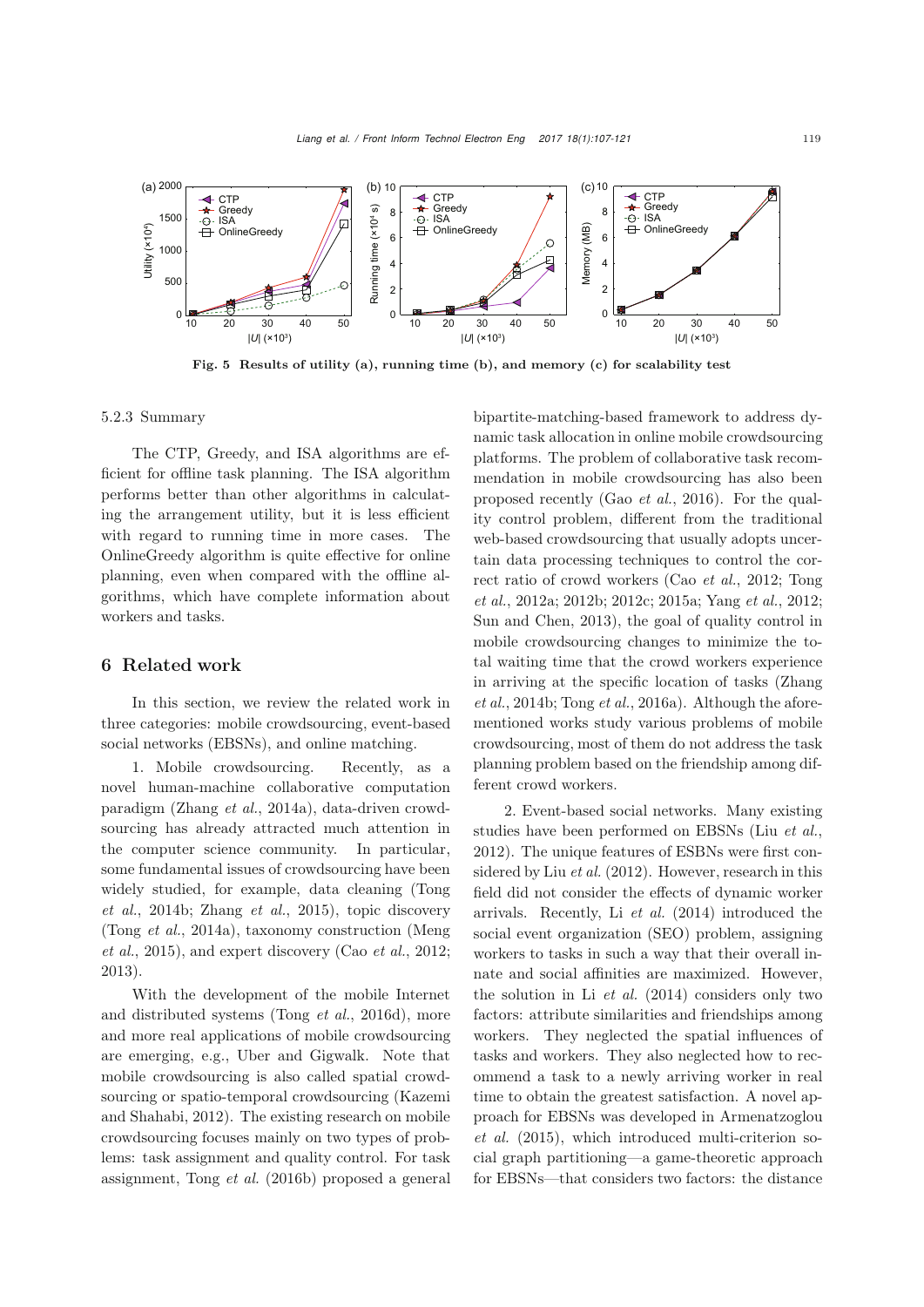between workers and tasks and the friendships among workers. In [Armenatzoglou](#page-13-4) *et al.* [\(2015\)](#page-13-4), the model was based on graph partitioning. A social graph is partitioned into a set of tasks such that workers at the same task have a high social connectivity. Their solution is based on a game-theoretic framework and each worker is considered as a player. Players were first randomly assigned to tasks; then, they began changing tasks according to their best responses until th[ey](#page-13-4) [reached](#page-13-4) [a](#page-13-4) [Nash](#page-13-4) [equilibrium.](#page-13-4) Armenatzoglou *et al.* [\(2015](#page-13-4)) did not consider situations in which tasks have limited capacities and in which workers arrive sequentially. She *[et al.](#page-14-8)* [\(2015b](#page-14-8)) introduced a global event-participant arrangement with a conflict and capacity (GEACC) problem, focusing on the conflicts between different tasks and on generating task planning from a global view. However, they also failed to consider newly arriving workers. [Tong](#page-14-19) *et al.* [\(2016c](#page-14-19)) introduced a general model to recommend suitable social tasks to potential workers according to the following three factors: the location influence of tasks and workers, attribute similarities between tasks and workers, and friendships among workers. However, they did not consider dynamic worker arrivals or how to recommend tasks to them such that they would gain maximum satisfaction. Consequently, all these studies differ from our research.

3. Online matching. In recent years, there have been a series of studies on online matching, such as [Karp](#page-14-20) *et al.* [\(1990](#page-14-20)[\),](#page-14-22) [Mehta](#page-14-21) [\(2012](#page-14-21)[\),](#page-14-22) Ting and Xiang [\(2015\)](#page-14-22), and [Tong](#page-14-3) *et al.* [\(2016b](#page-14-3)). The input of online matching is a weighted bipartite graph  $G = (L, R, E, U)$ , whose left-hand vertices L are known beforehand, but the right-hand vertices  $R$  are unknown and arrive one by one. Once a right-hand vertex  $r \in R$  arrives, the edges  $(l, r) \in E$  incident to r and their corresponding weights  $U(l, r) \in U$ are revealed, and  $r$  must either match a left-hand vertex l [or](#page-13-5) [remain](#page-13-5) [unmatched](#page-13-5) [thereafter](#page-13-5) [\(](#page-13-5)Burkard *et al.*, [2009](#page-13-5); [Tong](#page-14-3) *et al.*[,](#page-14-22) [2016b](#page-14-3)[\).](#page-14-22) [In](#page-14-22) [particular,](#page-14-22) Ting and Xiang [\(2015](#page-14-22)) introduced weighted online bipartite matching problems. Bipartite graph matching and assignment problems have been widely studied for decades. Related research has been surveyed by [Burkard](#page-13-5) *et al.* [\(2009\)](#page-13-5) and [West](#page-14-23) [\(2001](#page-14-23)). Besides classical bipartite graph matching, another closely related work is the assignment problem [\(Burkard](#page-13-5) *et al.*, [2009](#page-13-5)). However, the original assignment problem

does not consider the capacity and social friendship constraints proposed in our problem. Thus, our problem differs from previous works in that it is more difficult (NP-hard) due to the social graph. These works also did not consider the social graphs of workers.

## 7 Conclusions

In this paper, we identified offline and online task planning variants for mobile crowdsourcing. For the offline planning problem, we devised three algorithms to solve it, named CTP, Greedy, and ISA. For online planning, we also proposed an OnlineGreedy algorithm, which resolves the problem scenario in which the full information is unknown. Finally, we verified the effectiveness and efficiency of the proposed solutions through extensive experiments on both real and synthetic datasets.

While these results are quite promising, there are significant opportunities for further improvement. In real applications, tasks and workers appear dynamically and their spatio-temporal information cannot be known in advance. However, this scenario requires immediate responses from mobile crowdscourcing platforms. There is a challenging problem: How to assign the tasks to suitable workers in real-time dynamic environments and model the two-online scenario?

#### References

- <span id="page-13-4"></span>Armenatzoglou, N., Pham, H., Ntranos, V., *et al.*, 2015. Real-time multi-criteria social graph partitioning: a game theoretic approach. Proc. ACM SIGMOD Int. Conf. on Management of Data, p.1617-1628. http://dx.doi.org/10.1145/2723372.2749450
- <span id="page-13-5"></span>Burkard, R.E., Dell'Amico, M., Martello, S., 2009. Assignment Problems. Society for Industrial and Applied Mathematics, Philadelphia.
- <span id="page-13-1"></span>Cao, C.C., She, J., Tong, Y., *et al.*, 2012. Whom to ask? Jury selection for decision making tasks on micro-blog services. *Proc. VLDB Endow.*, 5(11):1495-1506. http://dx.doi.org/10.14778/2350229.2350264
- <span id="page-13-2"></span>Cao, C.C., Tong, Y., Chen, L., *et al.*, 2013. WiseMarket: a new paradigm for managing wisdom of online social users. Proc. ACM SIGGKDD Int. Conf. on Knowledge Discovery and Data Mining, p.455-463. http://dx.doi.org/10.1145/2487575.2487642
- <span id="page-13-0"></span>Cheng, Y., Yuan, Y., Chen, L., *et al.*, 2016. DistR: a distributed method for the reachability query over large uncertain graphs. *IEEE Trans. Parall. Distr. Syst.*, 27(11):3172-3185.

http://dx.doi.org/10.1109/TPDS.2016.2535444

<span id="page-13-3"></span>Gao, D., Tong, Y., She, J., *et al.*, 2016. Top-k team recommendation in spatial crowdsourcing. Proc. Int. Conf.